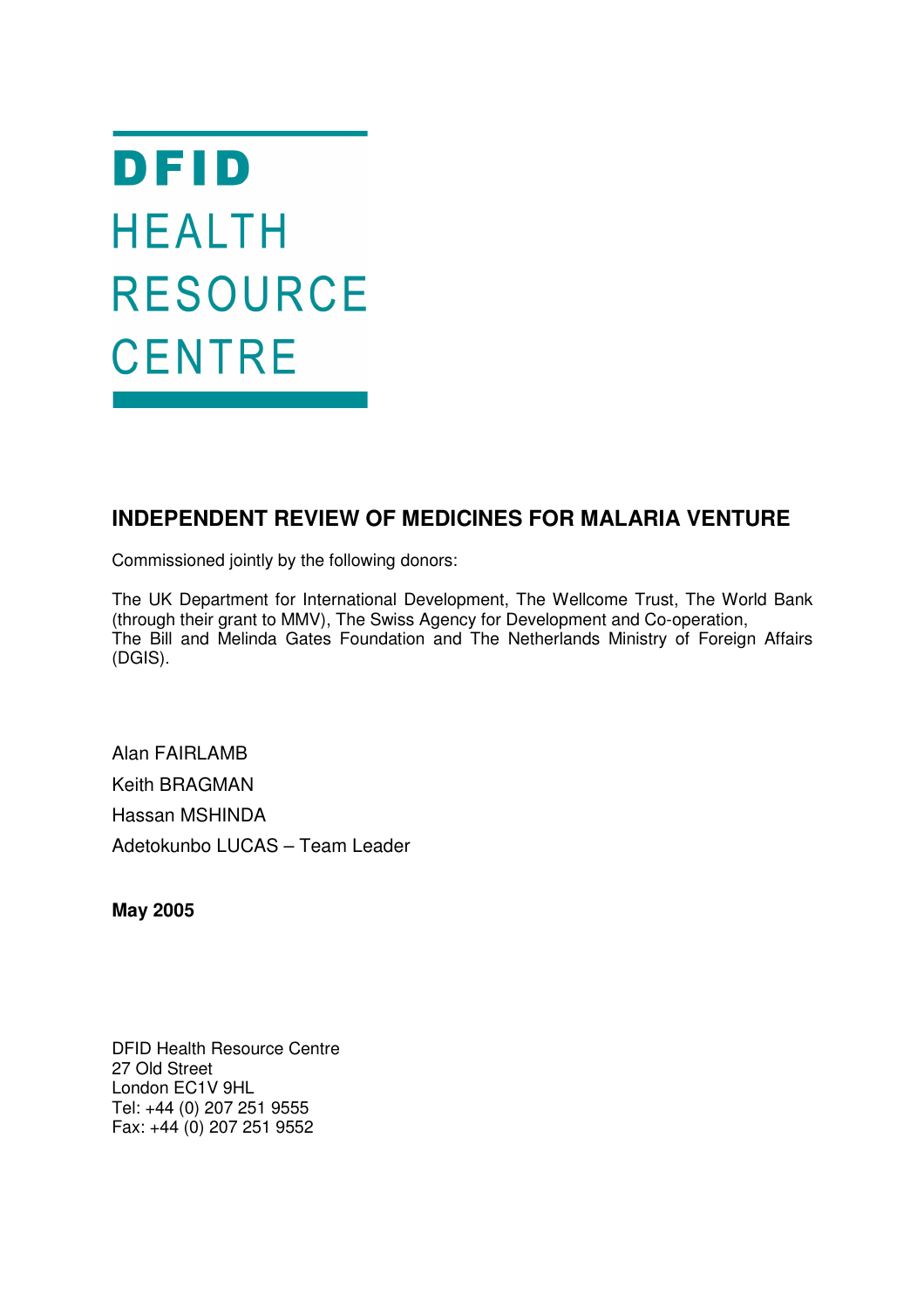This independent review of MMV was commissioned jointly by the following group of donors: The UK Department for International Development, The Wellcome Trust, The World Bank (through their grant to MMV), The Swiss Agency for Development and Co-operation, The Bill and Melinda Gates Foundation and The Netherlands Ministry of Foreign Affairs (DGIS).

The opportunity for a joint donor review was identified following discussions of the larger Donor Co-ordination Group (see Annex 2), and a realization that several donors were independently considering conducting such a review of MMV. The review was seen as an opportunity to reduce the burden on MMV from multiple individual donor reviews as well as an opportunity to develop a common framework for future Product Development Partnership reviews. The donors worked together to develop the Terms of Reference, select the review team, and provided support throughout the review and the completion of this report.

The DFID Health Resource Centre (HRC) provides technical assistance and information to the British Government's Department for International Development (DFID) and its partners in support of pro-poor health policies, financing and services. The HRC is based at IHSD's UK offices and managed by an international consortium of five organisations: Ifakara Health Research and Development Centre, Tanzania (IHRDC); Institute for Health Sector Development, UK (IHSD Limited); ICDDR, B -Centre for Health and Population Research, Bangladesh; Sharan, India; Swiss Centre for International Health (SCIH) of the Swiss Tropical Institute, Switzerland.

This report was produced by the Health Resource Centre on behalf of the Department for International Development, and does not necessarily represent the views or the policy of DFID.

Title: Independent Review of Medicines for Malaria Venture

Authors: Alan Fairlamb, Keith Bragman, Hassan Mshinda, Adetokunbo Lucas

DFID Health Resource Centre 27 Old Street London EC1V 9HL Tel: +44 (0) 20 7251 9555 Fax: +44 (0) 20 7251 9552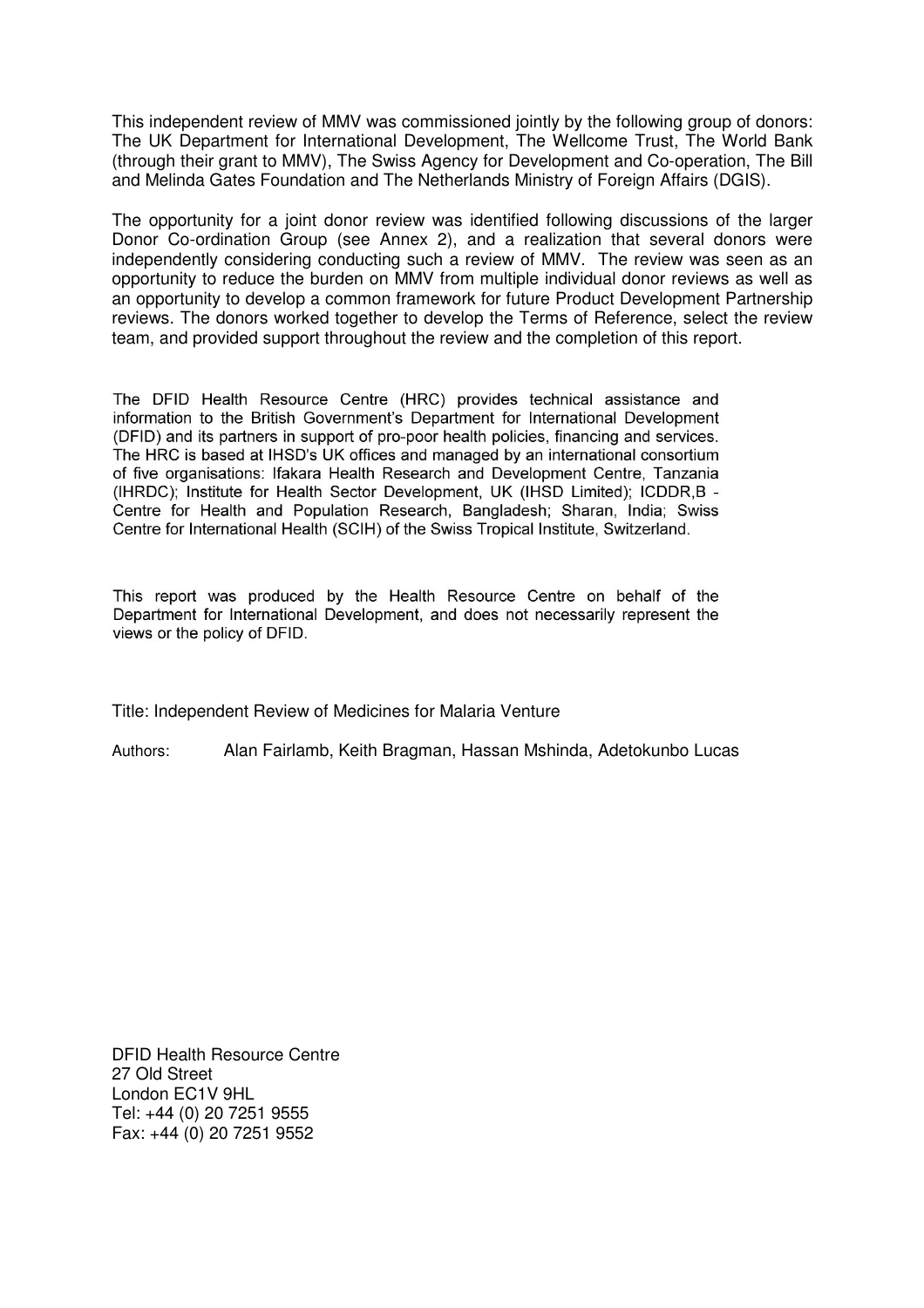# **TABLE OF CONTENTS**

| 1              |  |
|----------------|--|
| 1.1            |  |
| 1.2            |  |
| 1.3            |  |
| $\overline{2}$ |  |
| 3              |  |
| 3.1            |  |
| 3.2            |  |
| 3.3            |  |
| 3.4            |  |
| 3.5            |  |
| 4.             |  |
| 4.1            |  |
| 4.2            |  |
| 4.3            |  |
| 4.4            |  |
| 5              |  |
| 6              |  |
| 7              |  |
|                |  |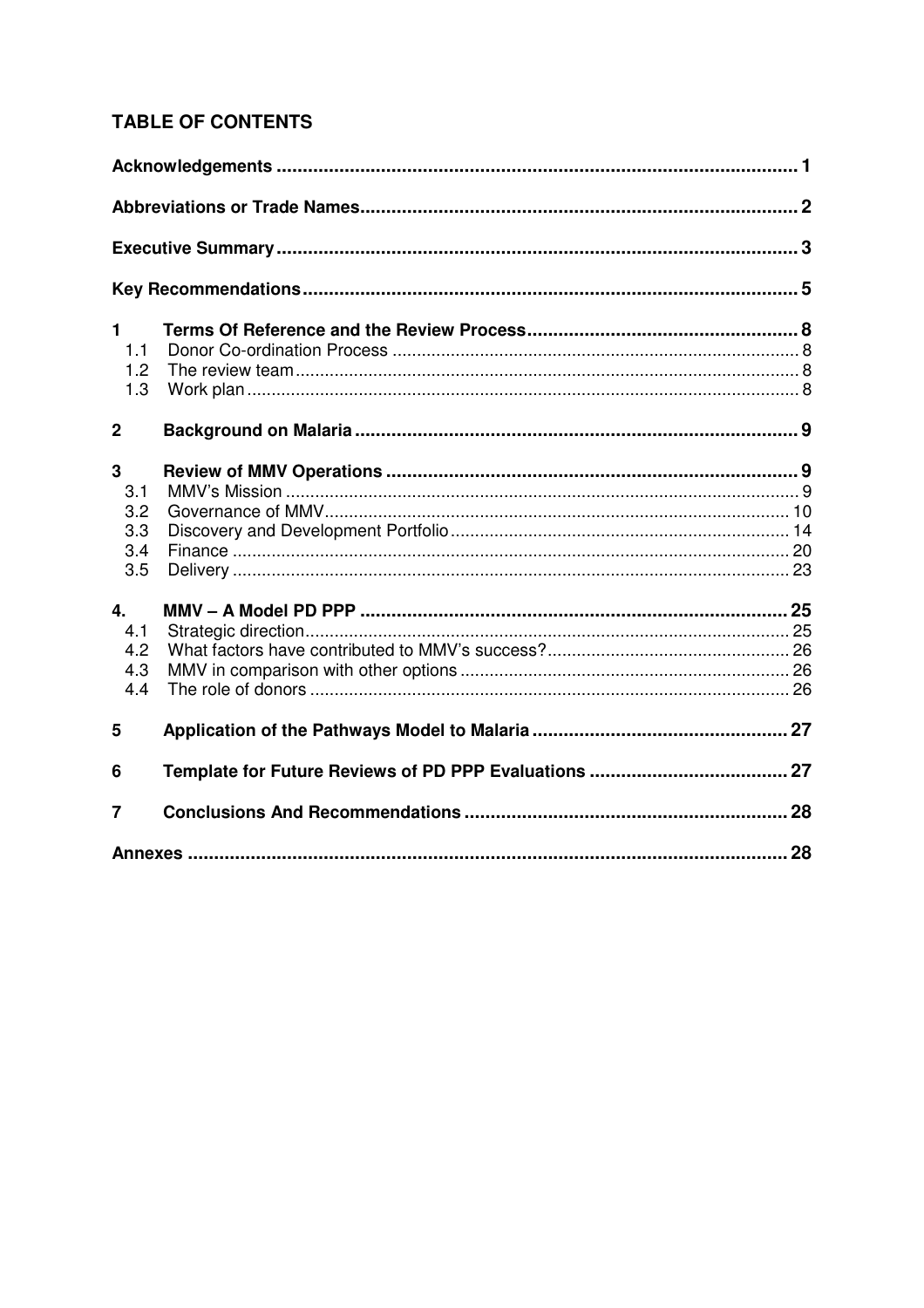## **ACKNOWLEDGEMENTS**

The review team would like to acknowledge the donors who provided the financial support and technical oversight towards the review: The UK Department for International Development, The Wellcome Trust, The World Bank (through their grant to MMV), The Swiss Agency for Development and Co-operation, The Bill and Melinda Gates Foundation and The Netherlands Ministry of Foreign Affairs (DGIS).

The review team also thanks the staff of the Health Resource Centre for facilitating the review of the Medicines for Malaria Venture (MMV). We are particularly grateful for the flexible manner in which our requests were accommodated often at short notice. We thank the staff of MMV under the leadership of Dr. Hentschel for their cooperation at all stages of the review; the review was well informed by the abundant collection of documents that were placed at our disposal. The team also appreciates the members of staff and other services that MMV placed at our disposal. We wish also to thank the various individuals whom we interviewed, some of whom traveled specially to meet with the team at various sites.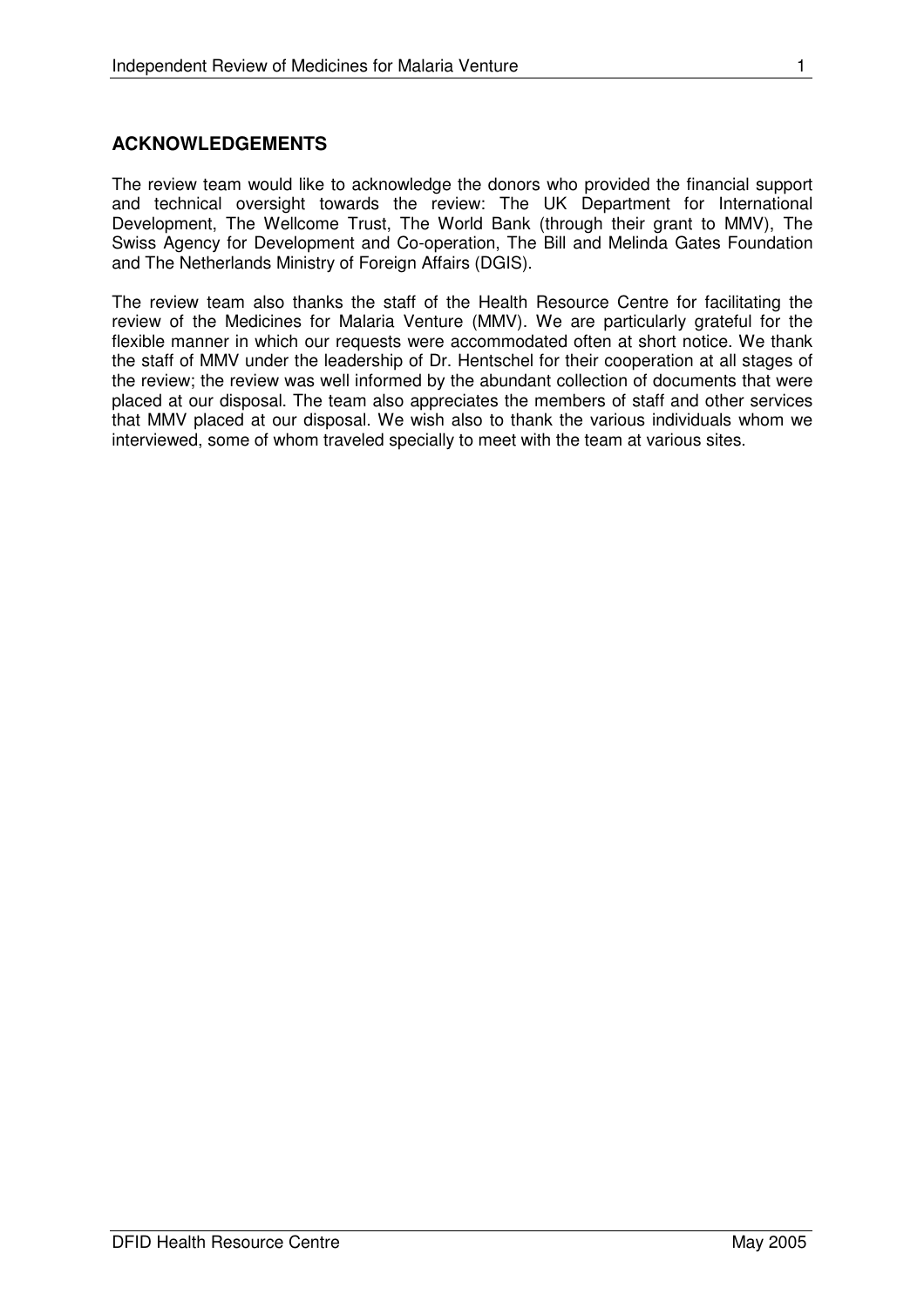# **ABBREVIATIONS OR TRADE NAMES**

| <b>ACT</b><br><b>AIDS</b> | Artemisinin combination therapy<br>Acquired Immuno-Deficiency Syndrome |
|---------------------------|------------------------------------------------------------------------|
| Coartem                   | Dihydroartemisinin / lumefantrine (Novartis)                           |
| <b>CDA</b>                | Chlorproguanil/dapsone/artesunate                                      |
| <b>CEO</b>                | <b>Chief Executive Officer</b>                                         |
| <b>CSO</b>                | <b>Chief Scientific Officer</b>                                        |
| <b>DDW</b>                | Diseases of the Developing World                                       |
| <b>EDCTP</b>              | European & Developing Countries Clinical Trials Partnership            |
| <b>ESAC</b>               | <b>Expert Scientific Advisory Committee</b>                            |
| <b>GSK</b>                | GlaxoSmithKline                                                        |
| <b>GCP</b>                | <b>Good Clinical Practice</b>                                          |
| <b>ICH</b>                | International Committee for Harmonization                              |
| LapDap                    | Chlorproguanil / Dapsone (GSK)                                         |
| <b>MDG</b>                | Millennium Development Goal                                            |
| <b>MIM</b>                | Multilateral Initiative for Malaria in Africa                          |
| <b>MMV</b>                | <b>Medicines for Malaria Venture</b>                                   |
| <b>MSF</b>                | Médecins Sans Frontières                                               |
| <b>NDA</b>                | New Drug Application                                                   |
| PD PPP                    | Product development public private partnership                         |
| <b>PPP</b>                | <b>Public Private Partnership</b>                                      |
| R&D                       | <b>Research and Development</b>                                        |
| <b>RBM</b>                | <b>Roll Back Malaria</b>                                               |
| <b>TDR</b>                | <b>Tropical Disease Research</b>                                       |
| <b>WHO</b>                | <b>World Health Organization</b>                                       |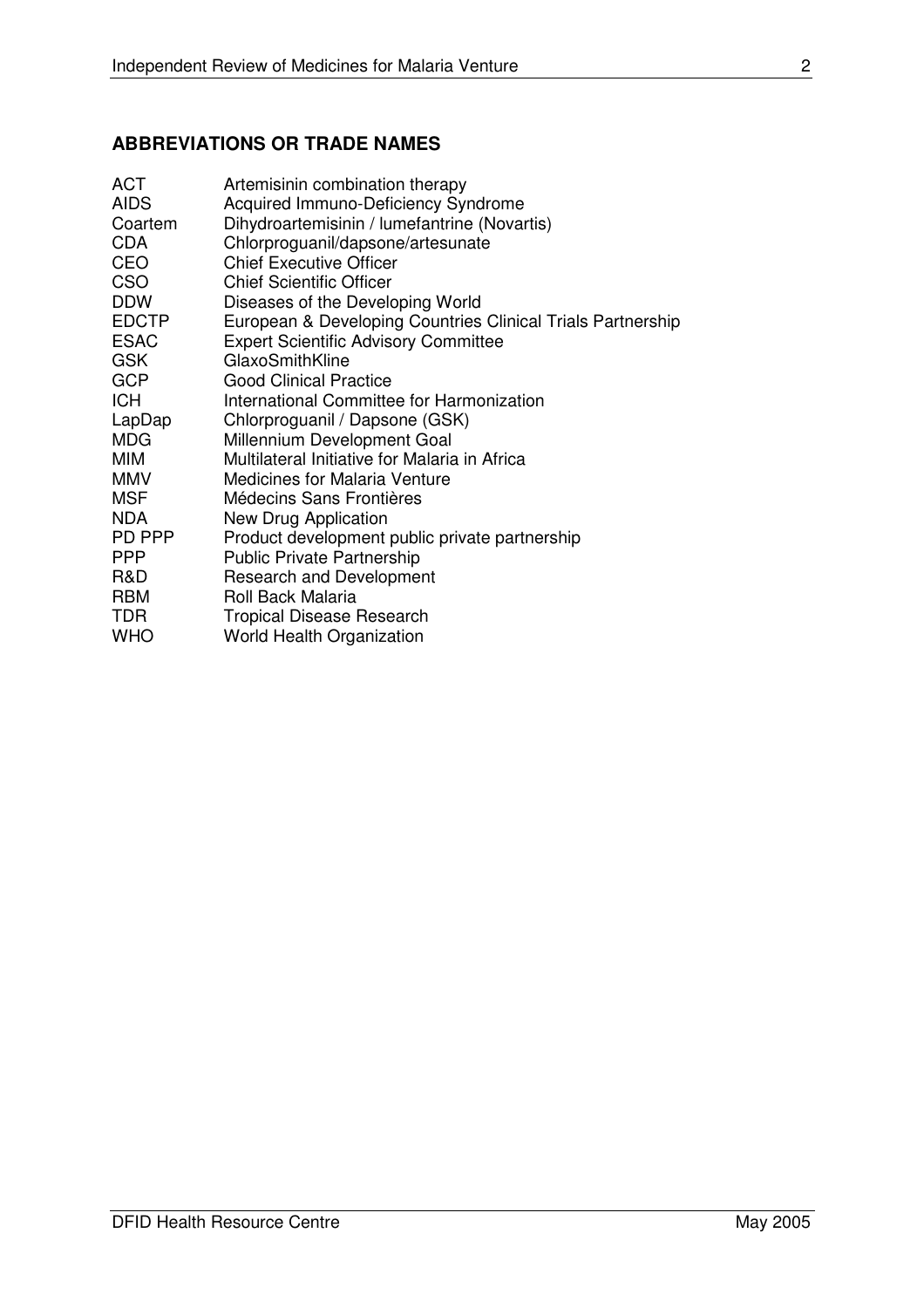## **EXECUTIVE SUMMARY**

The Medicines for Malaria Venture (MMV) was created to meet the urgent need for new drugs for the treatment and prevention of malaria. This new mechanism was designed by the international health community as a response to the increasing incidence of, and mortality from malaria, the declining efficacy of first and second line treatments and the limited response of the pharmaceutical industry to discover and develop new anti-malarial drugs. Market analysis showed that investment in antimalarial drugs would not be commercially viable, thereby discouraging the private pharmaceutical industry from committing large resources into developing anti-malarial drugs. This product development public private partnership (PD PPP) was designed to be a means of sharing the burden of financial investments whilst leveraging the enormous capacity and expertise of private pharmaceutical companies in drug development.

## *The disease*

Malaria, a major cause of disease, disability and death in developing countries, constitutes a major challenge in international health. The World Health Organization estimates that 300 to 500 million cases of the infection occur globally with 1.1 to 1.3 million deaths, most severely affecting children and pregnant women. Apart from the humanitarian concern, malaria constitutes a barrier to economic development in the highly endemic countries. Currently available public health measures are failing to bring the disease under control. It is therefore, essential to develop new and improved technologies and drugs to begin to achieve the Millennium Development Goal (MDG) of halting and reversing the incidence of malaria and reducing child and maternal mortality by 2010 (see Annex 1).

At this time, the control of malaria is heavily dependent on the use of antimalarial drugs. Although encouraging progress has been made regarding our understanding of the immunology of malarial infection, there is as yet no commercially available vaccine. On the whole, vector control measures, including insecticide treated bed nets, tend to be crude, cumbersome and costly. In the past, malariologists had at their disposal a handful of cheap, well tolerated and effective anti-malarial drugs like pyrimethamine, proguanil, chloroquine and other 4-aminoquinoline compounds. The emergence and spread of drug resistant strains of the *Plasmodium falciparum* parasite has eroded the value of these drugs. Newer drugs are generally more expensive, less well tolerated and less convenient to use in practice. In the absence of a steady flow of new drugs, malaria chemotherapy has become more difficult and less effective in practice.

## *Medicines for Malaria Venture (MMV)*

Established five years ago as an international non-profit organization, MMV is supported by grants from bilateral and multilateral donor agencies as well as private foundations. Its small administrative, managerial and scientific staff is located in Geneva with an international office in India. The Board of Directors provides policy guidance, links the programme to its numerous stakeholders both in the public and private sectors, as well as maintaining an oversight on performance. An Expert Scientific Advisory Committee (ESAC) provides technical guidance to the programme.

## *The Review*

The review team was charged with the task of examining the structure and function of MMV, noting its vision and goals, its context of operation and its achievements. The team members have complementary scientific and professional backgrounds, ranging from biomedical scientific research, drug development in industry, to clinical, epidemiology and public health aspects of malaria in endemic countries. The team studied MMV and related documents,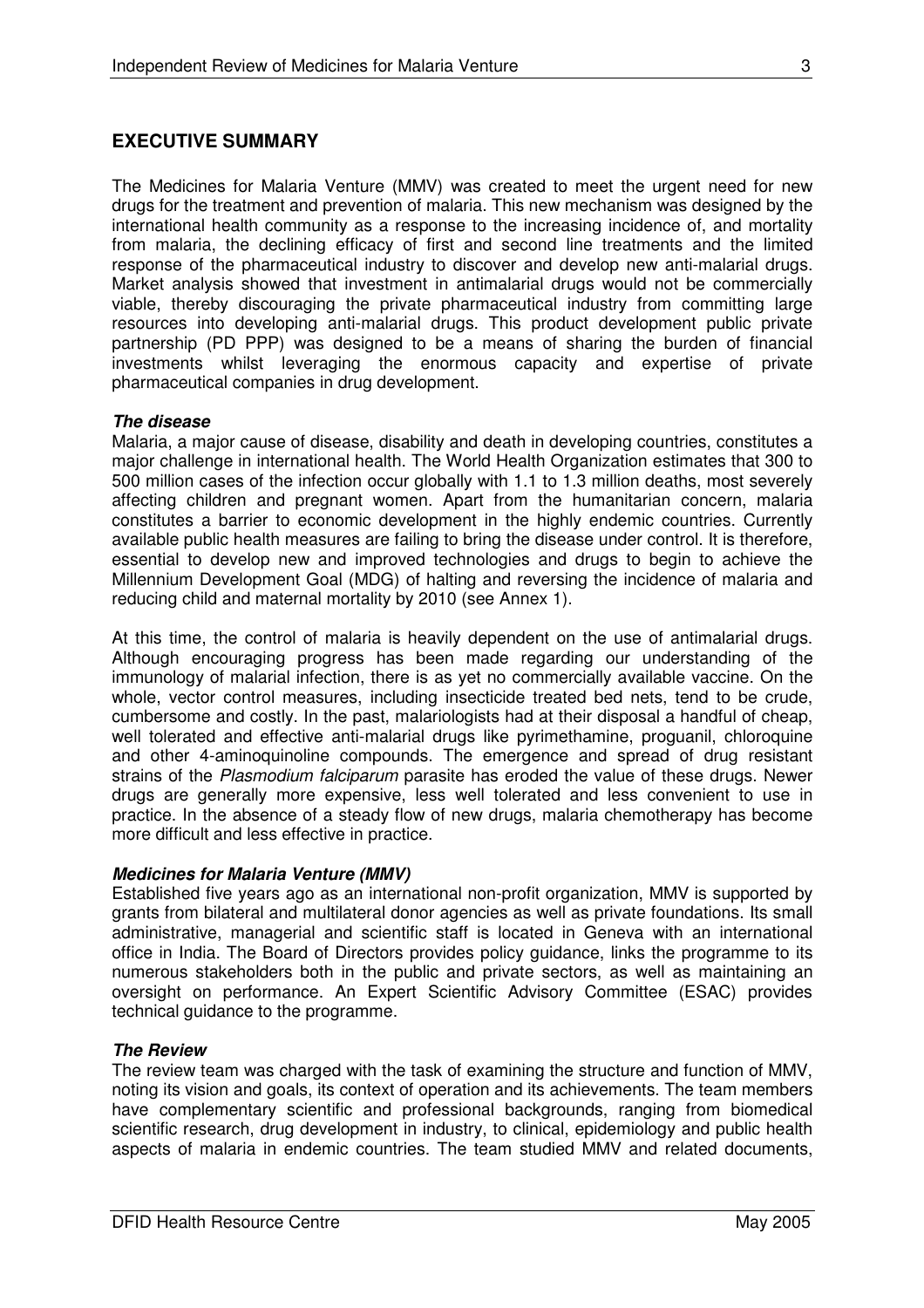interviewed key MMV staff, key members of the Board and ESAC. Two team members visited sample MMV operations in Europe and Asia.

### *The Mission*

The mission of MMV is to bring public, private and philanthropic sector partners together to fund and manage the discovery, development and registration of new medicines for the treatment and prevention of malaria in disease-endemic countries. MMV's revised mandate extends beyond discovery and development to include issues of delivery of the new products. (Figure 1) (see para. 3.5)

### *Findings*

The main finding of the review is that MMV has made tremendous progress, clearly ahead of its predicted milestones, towards achieving its goals. It has successfully mobilized academic institutions and pharmaceutical companies in highly productive partnerships. Within a relatively short period, MMV and its partners have established an impressive portfolio of antimalarial drug candidates, some of which are at an advanced stage of development. The most advanced drug combinations include endoperoxides, related to artemisinin but there are also some truly novel compounds at earlier stages of development. Whilst recognizing that drug development is a high risk venture and failures can occur even at advanced stages of development and clinical trials, there is reason for cautious optimism in expecting that within the next few years, several compounds in the current portfolio will successfully emerge as approved and licensed anti-malarial drugs.

### *The future challenge*

The unexpectedly rapid progress of the MMV portfolio has created the urgent need to advance preparations for late stage development processes including clinical and field trials. MMV must now address important downstream issues relating to the delivery of the expected products. These include registration, manufacture and distribution as well as definition of the most appropriate strategic niches for the new products. MMV has recognized and accepted responsibility for all stages of the process from discovery to development and the (shared) delivery. For the discovery and early development process, MMV has successfully mobilized effective partnerships involving academia and the pharmaceutical industry. For the late stage development, clinical trials and other downstream issues, MMV would need to strengthen and utilize other partnerships.

The requirements for effective drug delivery include the early involvement of MMV's downstream partners in the drug development process. This should ensure that the final product matches the clinical need and to maximise the likelihood of the timely delivery of new antimalarials to patients. With its partners, MMV needs time to plan committed funding and personnel to ensure the large scale provision of medicines, local agreement for marketing and mechanisms for drug distribution, followed by field effectiveness studies. This is a very complex process and requires considerable operational expertise both to integrate these activities within the project team and to ensure final patient access to and distribution of medicines in the field. It should be self-evident that these downstream activities need to be planned for and initiated around the time that a decision is taken to begin large Phase III clinical trials in support of drug approval and licensure. Delaying bulk drug manufacture, plans for drug purchase and distribution, and discussion with healthcare providers (local government) will all lead to eventual delay in the provision of antimalarials to the patient.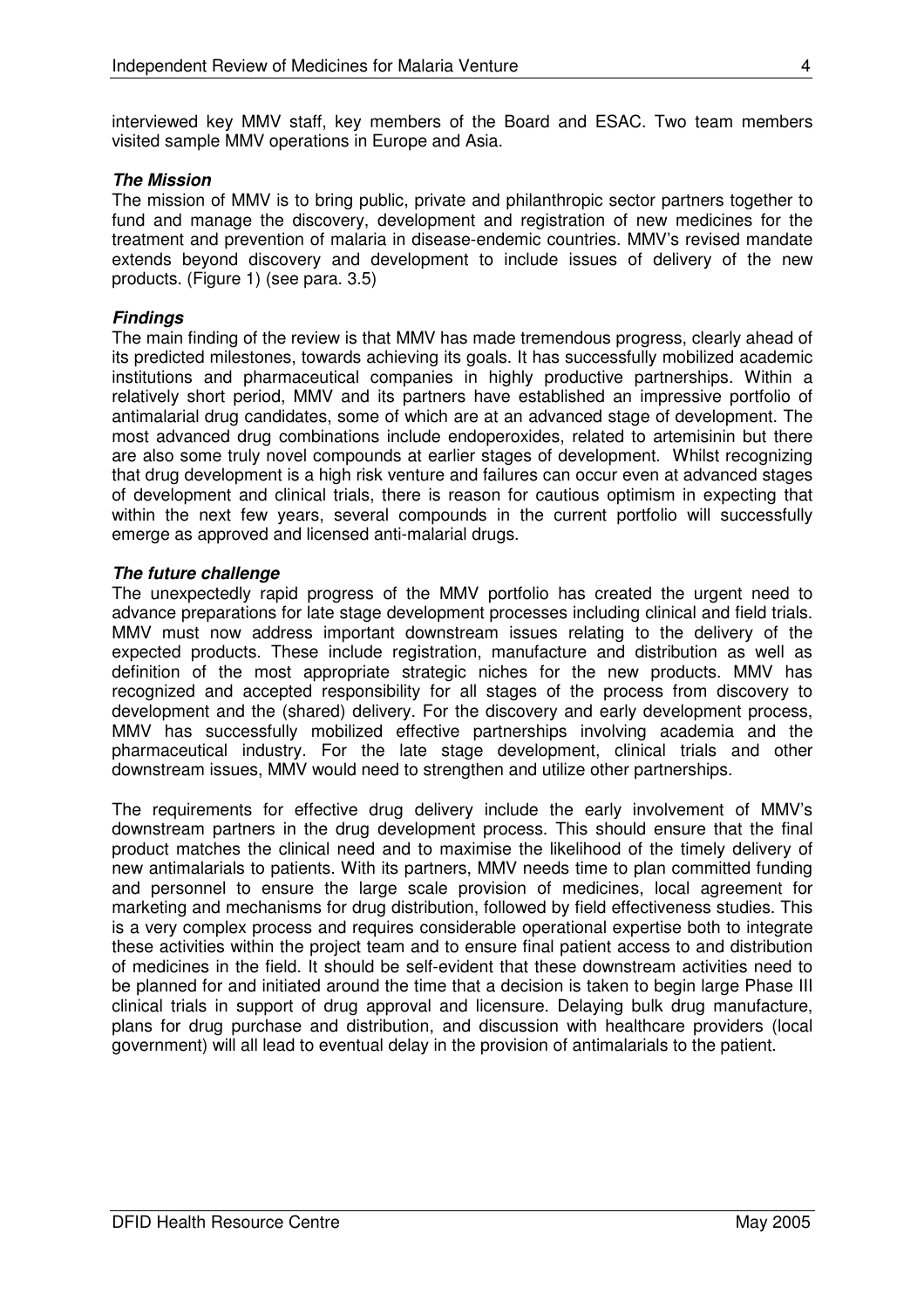# **KEY RECOMMENDATIONS**

The following is a synopsis of the main recommendations arising from the review. Specific details may be found elsewhere in the report.

- 1. The Mission
	- a. We support the extension of the initial mandate from *discover, develop* and *register* to *discover, develop and deliver.* To what extent MMV's activities will extend into delivery will depend upon funding, the respective roles of the partners and local and national malaria treatment policies. (see para. 3.5)
- 2. Composition of Board and ESAC (see para. 3.2 )
	- a. Both the Board and ESAC should continue to include the best qualified individuals but should be mindful of the need for appropriate gender and geographical representation.
- 3. ESAC (see para. 3.2.3)
	- a. ESAC could sub-divide its committee to separately consider discovery and development projects. This would allow for a broader and more considered approach to the projects. More time should be given to the assessment of clinical projects as they now represent the greatest financial commitment. Some ESAC members should attend both sessions to ensure continuity.
	- b. We recommend strengthening the expertise of ESAC in the areas of design and execution of clinical trials and statistical methodology.
	- c. The ESAC review process should be standardised with the aid of project and portfolio management tools that track operational activities, map the critical path to the delivery of an approvable New Drug Application (NDA) dossier to the competent regulatory authority, manufacturing/marketing/distribution activities, and model the capital requirements with expected return on investment.
	- d. Considerable demands are made upon the time of certain ESAC members. We recommend that honoraria be paid in recognition of their contribution.
	- e. ESAC should seek confirmation that either MMV or its partners are planning sufficiently far ahead with regard to the eventual provision of new antimalarials in the field. (Figure A)
	- f. The World Health Organisation (WHO) has a long history of working with government in disease endemic countries and the support of WHO will be critical to MMV obtaining prequalification and testing of new antimalarials under field conditions. It would seem especially advantageous to include senior representation from WHO / Tropical Disease Research (TDR) / Roll Back Malaria (RBM) at the relevant ESAC sessions.
- 4. MMV Staff (see para. 3.2.2)
	- a. The MMV team should be strengthened and expanded to ensure effective management of its increasingly diverse portfolio. This would include additional expertise in drug development and malaria.
	- b. Project management of the clinical projects should be strengthened and standardised with appropriate tools, critical path analysis and development plans.
- 5. Discovery, Development and the Portfolio (see para.3.3 )
	- a. Selection of the appropriate molecular targets for high throughput screening is critical for the downstream drug discovery process. ESAC should be strengthened by additional scientific expertise in biochemistry and molecular biology to avoid subsequent costly failure at a later stage.
	- b. The portfolio should be strengthened and include more early stage projects to adequately fuel the drug pipeline.
	- c. The Chief Scientific Officer has a particularly heavy burden at the present time and should not have day to day project management responsibility. Additional staffs are required to address this.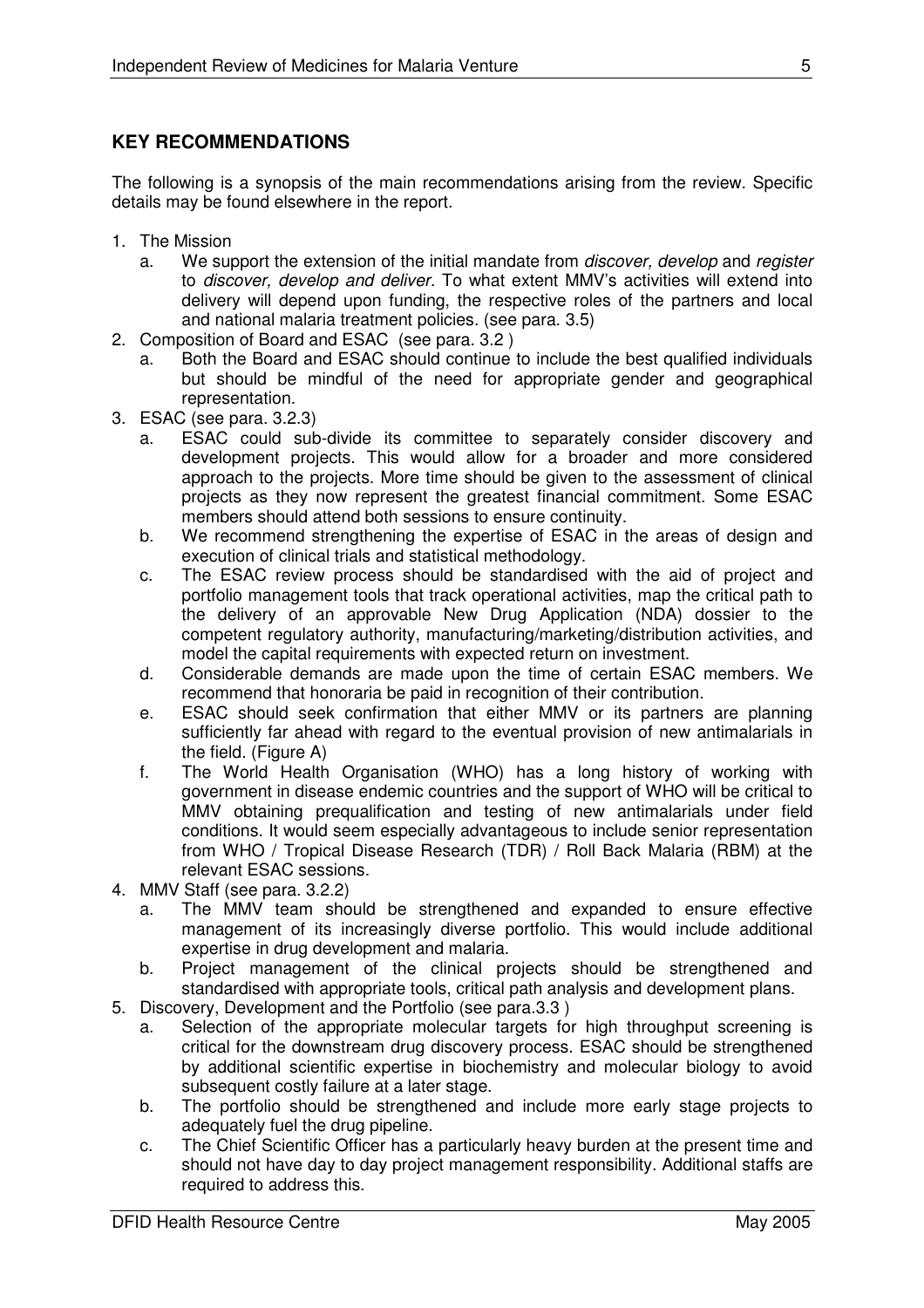- 6. The Downstream Partners (see para. 3.5)
	- a. MMV and its downstream partners need to review and strengthen their mechanisms of collaboration, and clearly define roles and responsibilities to ensure the timely delivery of new and affordable drugs to disease endemic countries.
	- b. Because TDR, RBM and some other WHO departments can play key roles in some of the downstream functions, a special effort is required to establish effective collaborative mechanisms between MMV and its WHO partners. The team strongly recommends a high level independent review of MMV's interaction with TDR and RBM. The aim of the proposed review is to ensure that whatever arrangements are agreed at the programme level, will receive explicit guaranteed support at the highest management level of both MMV and WHO.

## 7. The Donors

a. Donors should be prepared for sustained and increased financial commitment over the next five years to assure the success of MMV. Although we anticipate important new antimalarials coming out of MMV, not everything will succeed and donors should be mindful of the risks in determining their future funding strategy.

Table 1 summarizes key observations and recommendations.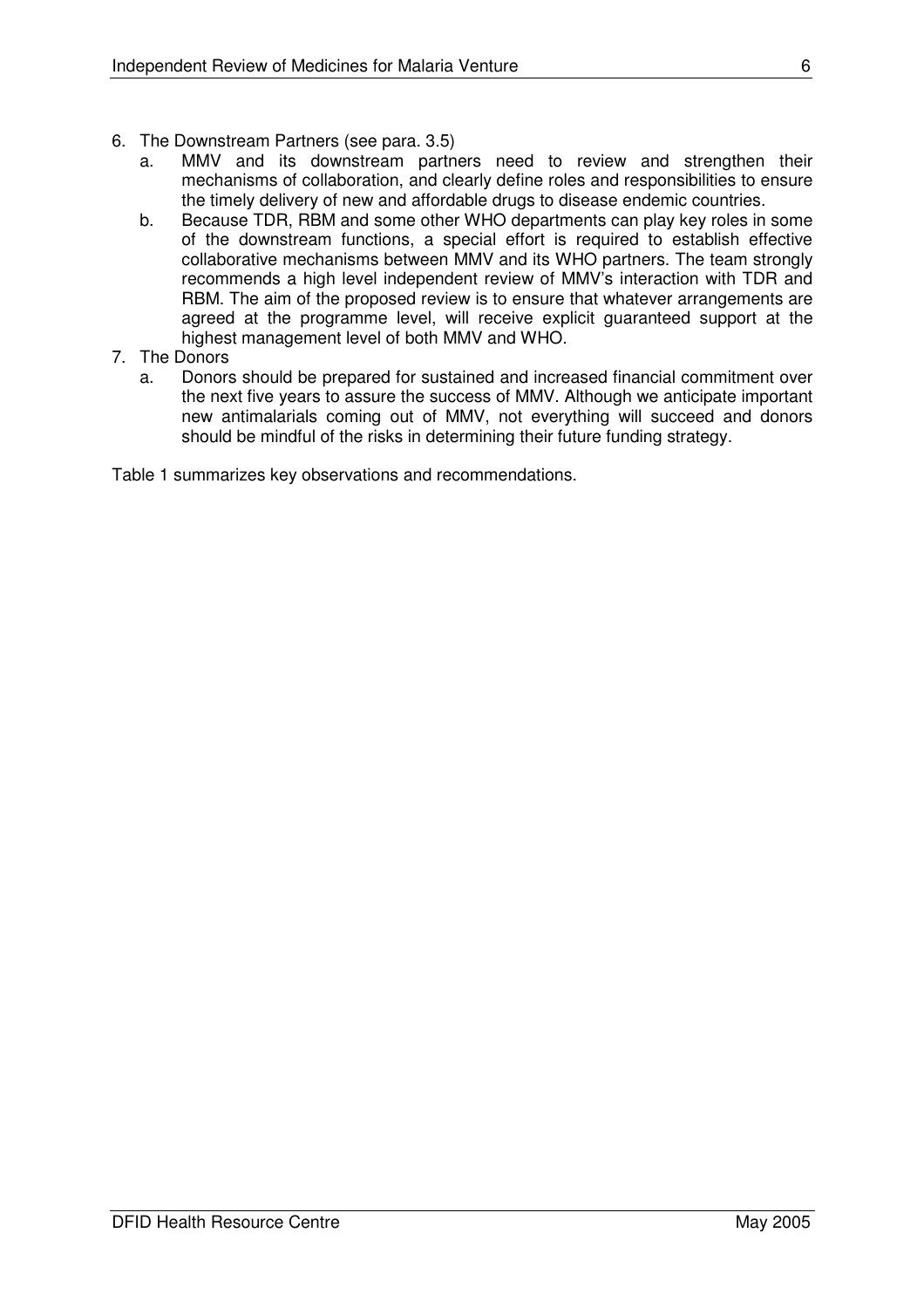| Table 1                                                                                           |  |
|---------------------------------------------------------------------------------------------------|--|
| Key observations and recommendations of the MMV review team                                       |  |
| Each cell contains an observation and a key recommendation; the latter is bulleted and in italics |  |

|                      | <b>Scientific</b>                                                      | <b>Managerial/operational</b>                                                                                                          | <b>Financial</b>                                                                                                          |  |  |  |  |
|----------------------|------------------------------------------------------------------------|----------------------------------------------------------------------------------------------------------------------------------------|---------------------------------------------------------------------------------------------------------------------------|--|--|--|--|
| <b>Strengths</b>     | Strong technical guidance from<br>ESAC.                                | Strong, effective Governing Board &<br>small dedicated Management team                                                                 | Generous support especially from private<br>sector donors.                                                                |  |  |  |  |
|                      | • Provide honoraria                                                    | • Expand and strengthen the<br>Management team                                                                                         | • All donors continue to give high priority<br>to MMV                                                                     |  |  |  |  |
| Weaknesses           | Gaps in expertise – statistics,<br>clinical science -- in ESAC & the   | Science team heavily dependent on<br>complementary expertise in ESAC                                                                   | Present financial arrangements do not<br>ensure a steady flow of funds                                                    |  |  |  |  |
|                      | Science team; limited expertise<br>in clinical trials & field work     | • Expand Science team to fill<br>identified gaps in expertise                                                                          | • Donors should ensure steady flow of<br>resources to maintain steady progress                                            |  |  |  |  |
|                      | • Strengthen ESAC & Science<br>team                                    |                                                                                                                                        | of MMV projects                                                                                                           |  |  |  |  |
| <b>Opportunities</b> | Innovative ideas and leads from<br>academia                            | Potential new partners identified for<br>downstream functions                                                                          | MMV's rapid progress on discovery and<br>early development provides opportunities<br>for fast progress towards its goals. |  |  |  |  |
|                      | • Maintain MMV's capacity to                                           | • Develop & strengthen partnerships                                                                                                    |                                                                                                                           |  |  |  |  |
|                      | follow up on useful leads                                              | with WHO & other partners                                                                                                              | Donor group should respond positively<br>$\bullet$<br>to MMV's needs                                                      |  |  |  |  |
| <b>Risks/Threats</b> | Failure to take up promising<br>leads may undermine morale in          | Difficulties in developing effective<br>partnerships for the downstream                                                                | Stalling of progress in managing a very<br>promising portfolio                                                            |  |  |  |  |
|                      | academia                                                               | work.                                                                                                                                  | • Donors should consider using a                                                                                          |  |  |  |  |
|                      | • Ensure that MMV has<br>enough resources to<br>maintain its momentum; | Careful task analysis of<br>$\bullet$<br>downstream issues, identification<br>of potential partners and matching<br>capacity to needs. | replenishment model similar to that<br>adopted by the Global Fund to Fight<br>AIDS, Tuberculosis and Malaria              |  |  |  |  |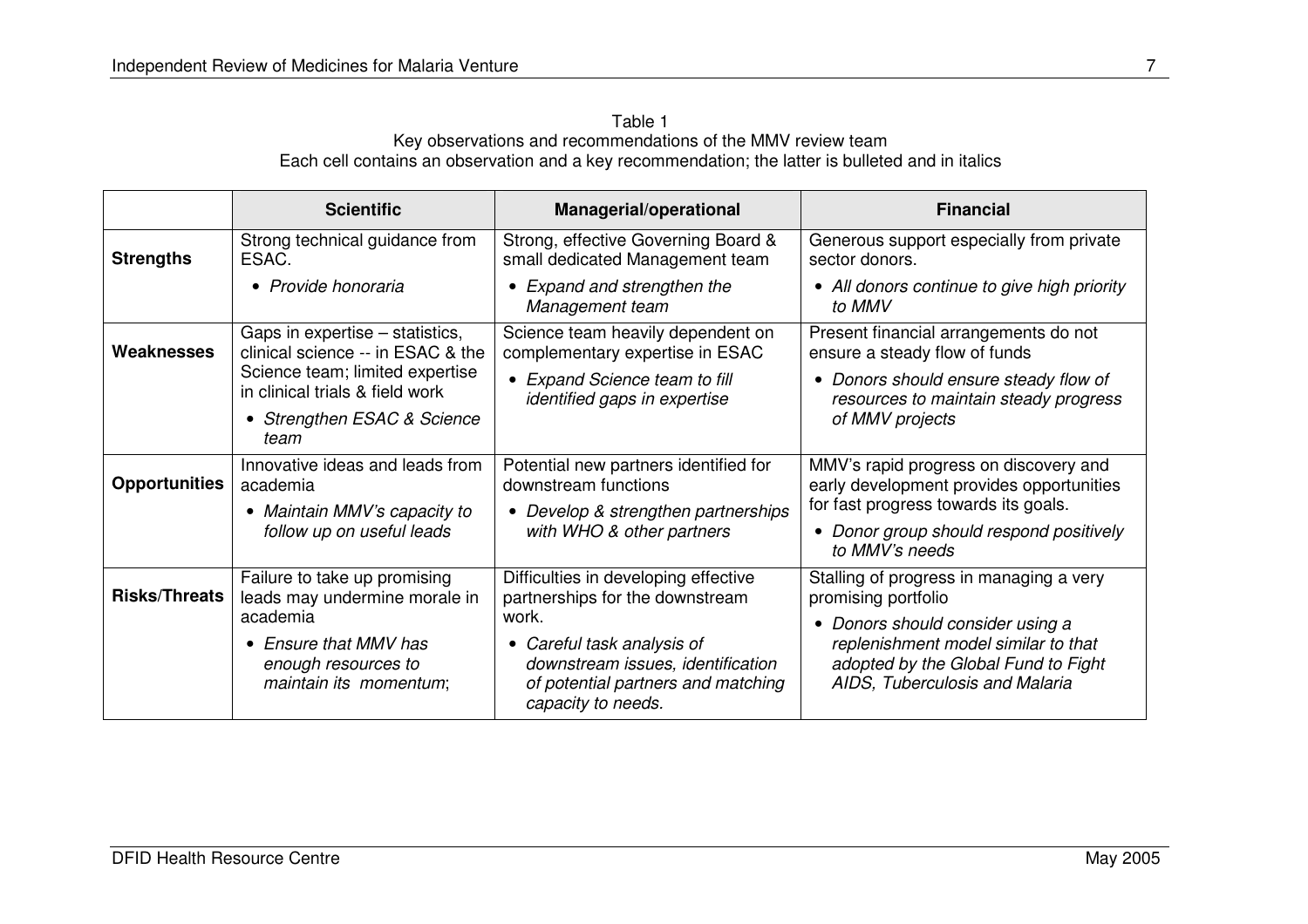# **1 TERMS OF REFERENCE AND THE REVIEW PROCESS**

## **1.1 Donor Co-ordination Process**

This independent review of MMV was commissioned jointly by the following group of donors: The UK Department for International Development, The Wellcome Trust, The World Bank (through their grant to MMV), The Swiss Agency for Development and Co-operation, The Bill and Melinda Gates Foundation and The Netherlands Ministry of Foreign Affairs (DGIS).

The opportunity for a joint donor review was identified following discussions of the larger Donor Co-ordination Group (see Annex 2), and a realization that several donors were independently considering conducting such a review of MMV. The review was seen as an opportunity to reduce the burden on MMV from multiple individual donor reviews as well as an opportunity to develop a common framework for future Product Development Partnership reviews. The donors worked together to develop the Terms of Reference, select the review team, and provided support throughout the review and the completion of this report.

Annex 2 contains the detailed Terms of Reference for the review. The four members of the review team were:

## **1.2 The review team**

- Keith Bragman MD (Lond), FRCP, FRCPath, FFPM, Consultant in Pharmaceutical Development and Heathcare, Non-executive Director of BruCells SA. Specialist in drug development for infectious diseases
- Alan Fairlamb, MB,ChB, PhD, FRSE Welcome Principal Fellow and Head of Division of Biological Chemistry & Molecular Biology, University of Dundee. Research scientist, drug development with special reference to parasitic infections
- Hassan Mshinda, PhD, Director, Ifakara Health Research and Development Centre, Expert in epidemiology and malariology
- Adetokunbo O. LUCAS MD, DSc, FRCP, FFPH, FRCOG Adjunct Professor, Harvard University. Public Health Sp*e*cialist

Annex 3 contains more detailed biodata of the team members

## **1.3 Work plan**

The team tackled its task by reviewing relevant documents, interviewing key members of the MMV team, selected members of the Board and ESAC, officials of WHO and other partner organizations. Two members of the Review team, KB and AF attended a meeting of ESAC and also went on site visits to MMV projects in India, Thailand and Spain. Face to face interviews were supplemented with teleconference interviews (see Annex 4 for list of persons interviewed). The team met in Geneva twice, in February and in March spending 3- 4 days on each occasion.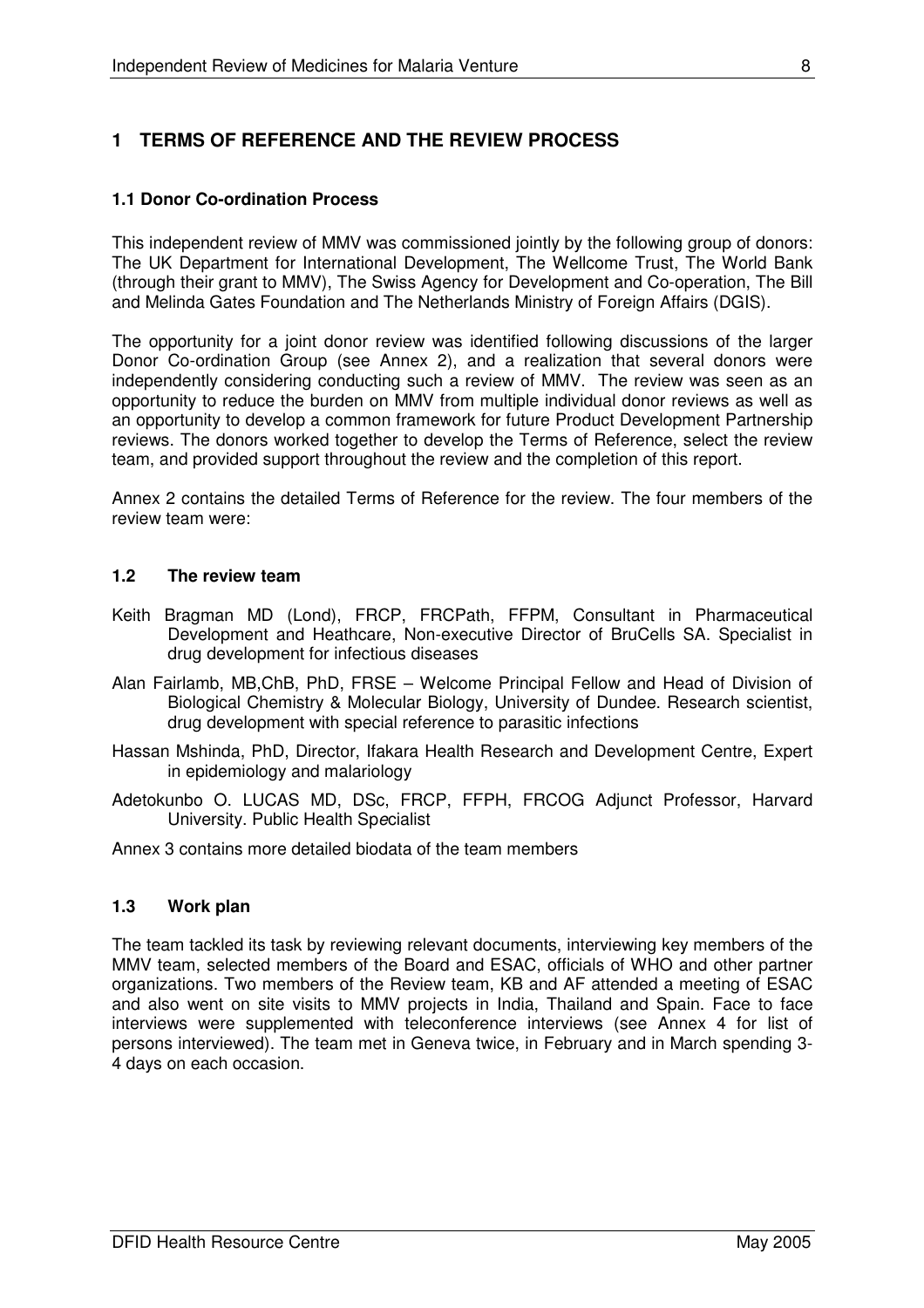## **2 BACKGROUND ON MALARIA**

The work of MMV and this review are best examined against the background of the epidemiology of the disease and the current status of global effort to control it. The main points can be briefly summarised:

- The malaria problem is massive and growing. Over 2 billion persons are at risk of infection with *Plasmodium falciparum* malaria; more than a million deaths occur among about half a billion cases each year;
- Chemotherapy, the main control tool, is of declining efficacy because of the emergence of drug resistant strains of *P. falciparum.* Current therapy is largely based on combinations of artemisinin based compounds with other anti-malarial drugs. There is an urgent need for new drugs that can be effectively used for treatment and prophylaxis
- Commercial considerations limit the response of the private pharmaceutical industry from investing resources in developing new anti-malarial drugs;
- The international health community has responded to the challenge of malaria by creating the Roll Back Malaria alliance, the Global Fund to Fight AIDS, Tuberculosis and Malaria, and specifically to fill the gap of drug development, the Medicines for Malaria Venture.

Annex 5 contains a more detailed review of the background of malaria.

## **3 REVIEW OF MMV OPERATIONS**

## **3.1 MMV's Mission**

The mission of MMV is to bring public, private and philanthropic sector partners together to fund and manage the discovery, development and registration of new medicines for the treatment and prevention of malaria in disease-endemic countries. Initially, MMV's mission was to discover and develop new antimalarial drugs but more recently, it has realised the need to be involved in the downstream issues of ensuring the delivery of affordable drugs to the target populations. Its new mission statement embraces the three objectives: DISCOVER, DEVELOP & DELIVER. (See Figure 1)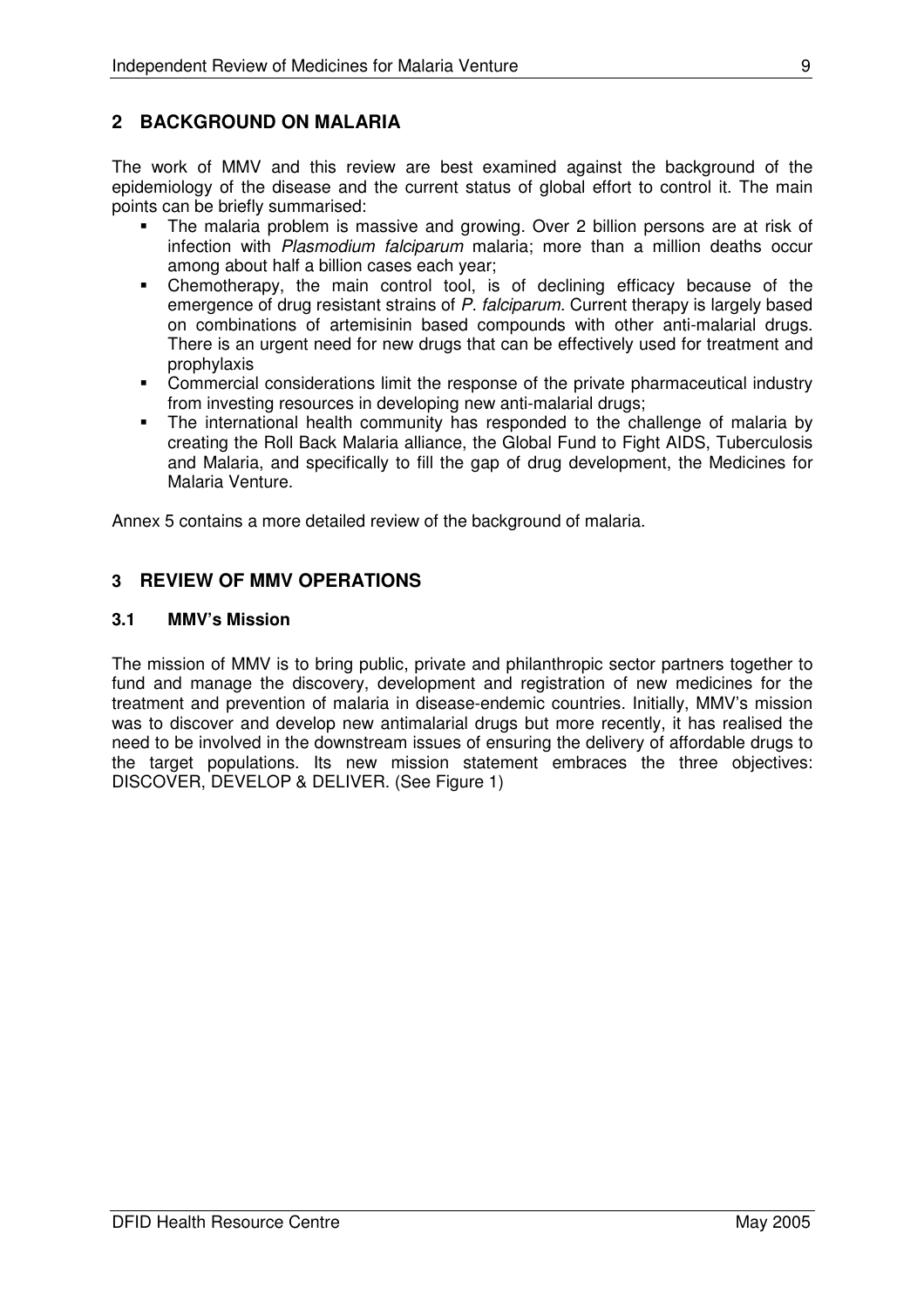



MMV has made rapid progress in discovery and early development -- its upstream tasks (See Figure 1). It is now making plans to tackle the downstream tasks which eventually should lead to the ultimate goal of the programme in making available new, effective antimalarial drugs that are accessible and affordable to the target populations in developing countries. Paragraph 3.5 contains the review team's analysis of MMV's role beyond discovery and development to include delivery.

## **3.2 Governance of MMV**

## *3.2.1 Board of Directors*

The Board of Directors is the highest policy and decision-making body of the MMV programme. Under the leadership of its chair, Dame Bridget Ogilvie, the Board is responsible for the overall policy and it provides a general oversight of the programme. Dame Bridget, a Fellow of the Royal Society and a former head of the Wellcome Trust, currently serves on the faculty of University College, London. Each member of the Board serves in a personal capacity but brings knowledge, expertise and experience from involvement with other organizations and programmes. Annex 6 shows the present composition of the Board. Several committees carry out some of the detailed work of the Board (Annex 7). The Board interacts closely with ESAC, the body that provides scientific and technical advice to the programme.

## *3.2.1.1 Comments on the Board*

a. The Board of MMV has developed an efficient working relationship with the MMV team and with ESAC. The Board is anxious that donors and other stakeholders should have realistic expectations about the outputs from the MMV programme. Even though at this stage, MMV has accumulated and is managing an impressive portfolio of promising compounds, one must always be conscious about the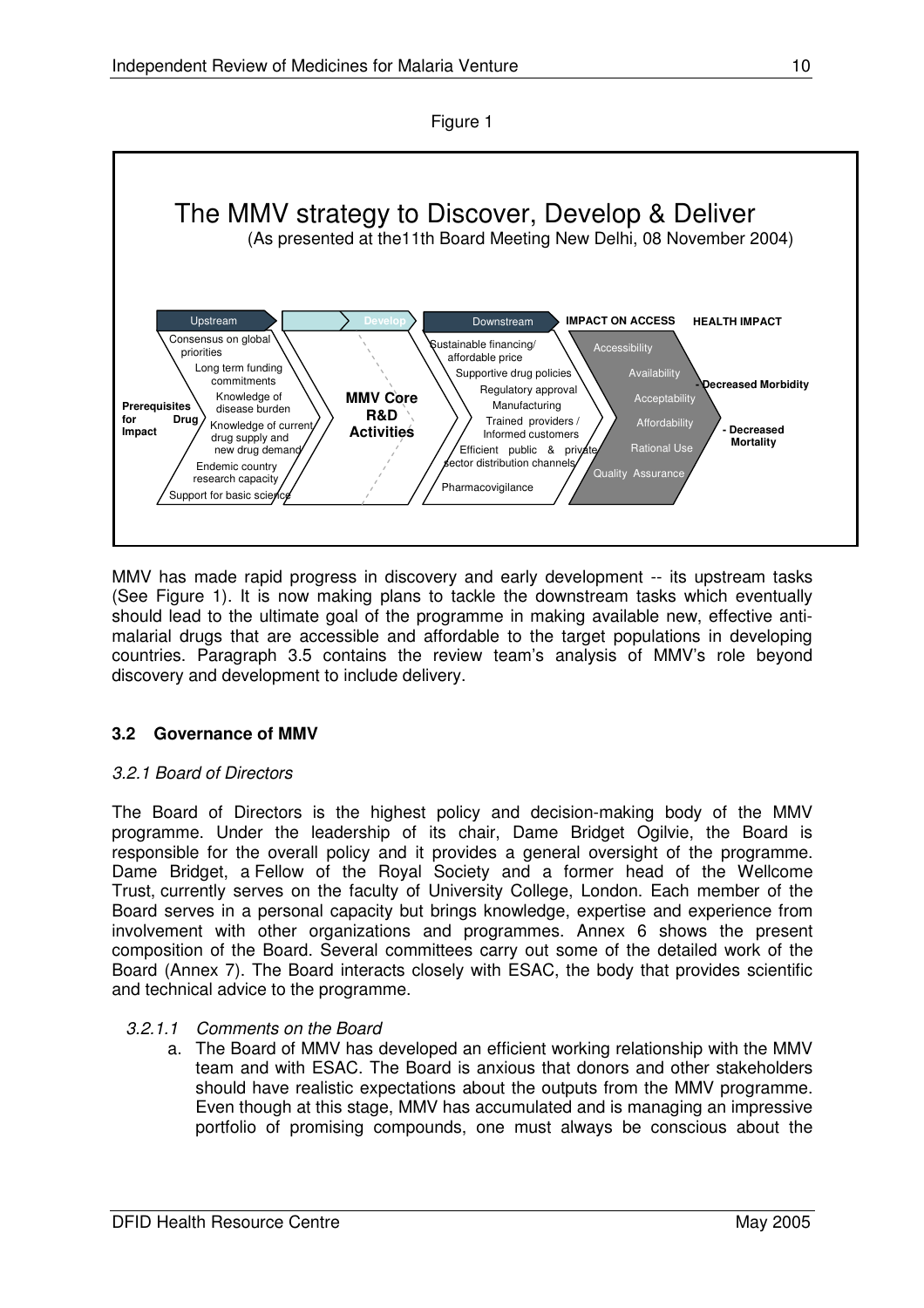known risk that some of the compounds may fail in the course of development and clinical evaluation.

- b. MMV and its Board have developed strong relationships with many partners and stakeholders.
- c. Women are under-represented in both the Board and on ESAC.
- *3.2.1.2 Recommendation on the composition of the MMV Board and ESAC*
	- a. The Board and ESAC should continue to ensure that the most qualified and experienced individuals are included within their respective groups.
	- b. Every effort should be made to achieve a better gender balance by recruiting female members to serve on both bodies.

## *3.2.2 MMV Team*

The MMV team is responsible for all day-to-day operations of the organization. Under the leadership of Dr. Christopher Hentschel, the Chief Executive Officer, the MMV management team includes a Chief Scientific Officer, a Chief Financial Officer and a Human Resources and Administration Manager. The Director of International Operations, four Scientific Officers, a Communications and Advocacy Officer as well as administrative support staff complete the MMV team. (see Annex 6 for details of management structure and an evaluation of the International Office of MMV).

This relatively small team, with major support from ESAC, achieved remarkable progress in establishing and managing MMV's portfolio. The senior management team costs and staff headcount remained stable during 2003 while General Administration spending continued its downward trend as a percentage of total expenditure to 11%.

The MMV management team provides valuable information for the guidance of donors and other stakeholders. The official website, www.mmv.org contains annual reports, news of scientific progress and other up to date information about the programme. MMV maintains close relationship with its financial donors and meets their various requirements for progress reports and other information. With the large number of donors contributing to MMV, the reporting requirements of individual donors could become unnecessarily burdensome to a small organization. It would reduce the administrative burden on the management team if all stakeholders would agree on a standard reporting form.

## *3.2.2.1 Recommendations on strengthening the MMV Team*

- a. The MMV team needs to be expanded and strengthened in order to maintain the momentum generated in the first five years of operations.
- b. The team needs to acquire additional expertise in drug development and malaria to ensure the effective management of its portfolio.
- c. As more projects enter clinical trials, more expertise in the clinical and epidemiological aspects of malaria is needed to complement the biomedical and drug development skills.

## *3.2.3 Expert Scientific Advisory Committee (ESAC)*

*3.2.3.1 Introduction*

The Expert Scientific Advisory Committee (ESAC) is the scientific advisory board to MMV. Two members of the review team attended two days of ESAC business and observed ESAC's monitoring of MMV's preclinical and clinical development projects and portfolio management. Overall ESAC and MMV have achieved impressive progress in their drug development activities over the last five years.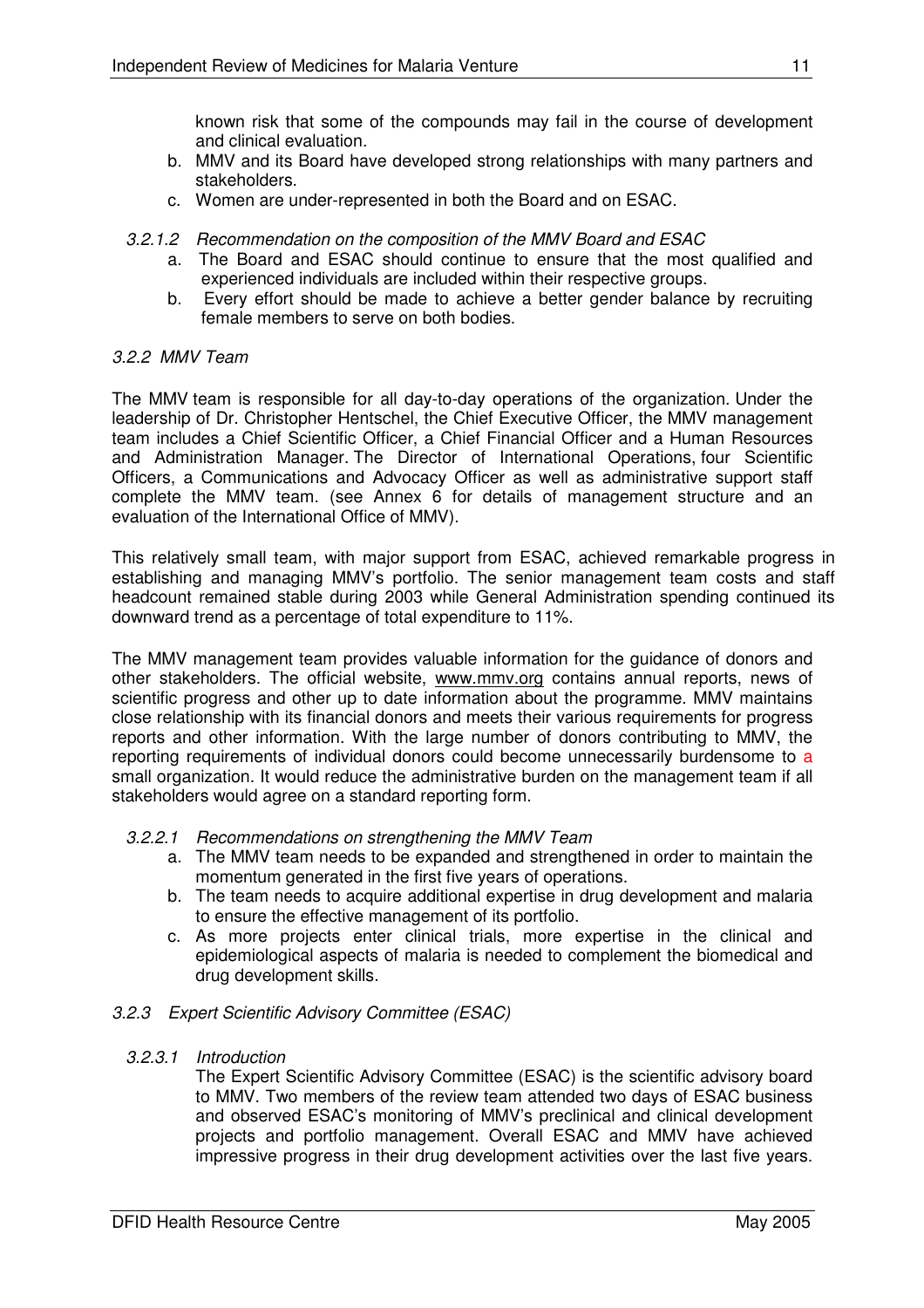The recommendations set out below reflect the current balance of the portfolio, now heavily weighted towards clinical development, and ESAC and MMV's anticipated future needs.

*3.2.3.2 Role of ESAC*

ESAC has a broad remit in evaluating the portfolio of projects covering the entire drug discovery process from early phase discovery through to Phase III clinical trials. Also ESAC makes recommendations on the inclusion or discontinuation of projects within the portfolio. MMV issues calls for new proposals usually on an annual basis and receives about 80 to 100 brief letters of interest. These are reviewed by all members of ESAC by email and assigned a priority score, which are then averaged and used to invite the most promising  $($  $\sim$ 10) applicants to submit a full proposal for detailed review by the committee. In addition, ESAC reviews progress of funded projects at its annual meeting in March. Depending on the nature of the project, these include: project plans, results of studies, development issues (pre-clinical and clinical, manufacturing etc., etc.), planned studies and regulatory strategy.

## *3.2.3.3 Composition of ESAC*

Until 2004 the committee was chaired by Dr Simon Campbell, former Senior Vice-President, Worldwide Discovery and Medicinal Research and Development (R&D), Europe, Pfizer and subsequently by Dr. Win Gutteridge, former Chief, Product R&D, TDR, WHO. Dr Gutteridge is an effective leader and chairperson. ESAC members are all internationally recognized experts in their fields and include representation from Europe, USA, Africa and Asia (see Annex 5). In 2004, the size of ESAC was increased from eight to twelve members to broaden and strengthen the expertise on the committee. Overall this would appear to be a mature and well organized team and should be complimented for their achievements to date. ESAC is central to the strategic and, at this time, operational direction of MMV. This has resulted in an excessive workload for ESAC.

*3.2.3.4 Scientific review process*

Principal investigators present a progress report to ESAC followed by a review led by two designated members of ESAC. Other members of the project team are present along with invited observers from other agencies and donors. Members of other project teams can also attend provided they have signed a confidentiality agreement. This makes the scientific review process as transparent possible while protecting intellectual property. ESAC then deliberates in private for 30 min. Projects were reviewed in an efficient and business-like fashion with key issues identified and discussed. Pragmatic decisions were taken regarding the therapeutic value of individual projects, the continuation of projects and whether these projects should be retained in the MMV portfolio and clear recommendations made. These were summarised and recorded by the Chairperson and approved by ESAC.

## *3.2.3.5 Management of the Portfolio*

Discussions and recommendations on the composition of the MMV portfolio were made in a closed session. This followed on from the individual project reviews and did not include a rigorous evaluation or ranking of programmes by either scientific merit or relevance to MMV's strategic goals. This meeting was part of a more extended process of portfolio evaluation which took place in March 2005. At that time further recommendations for the addition of new projects were made.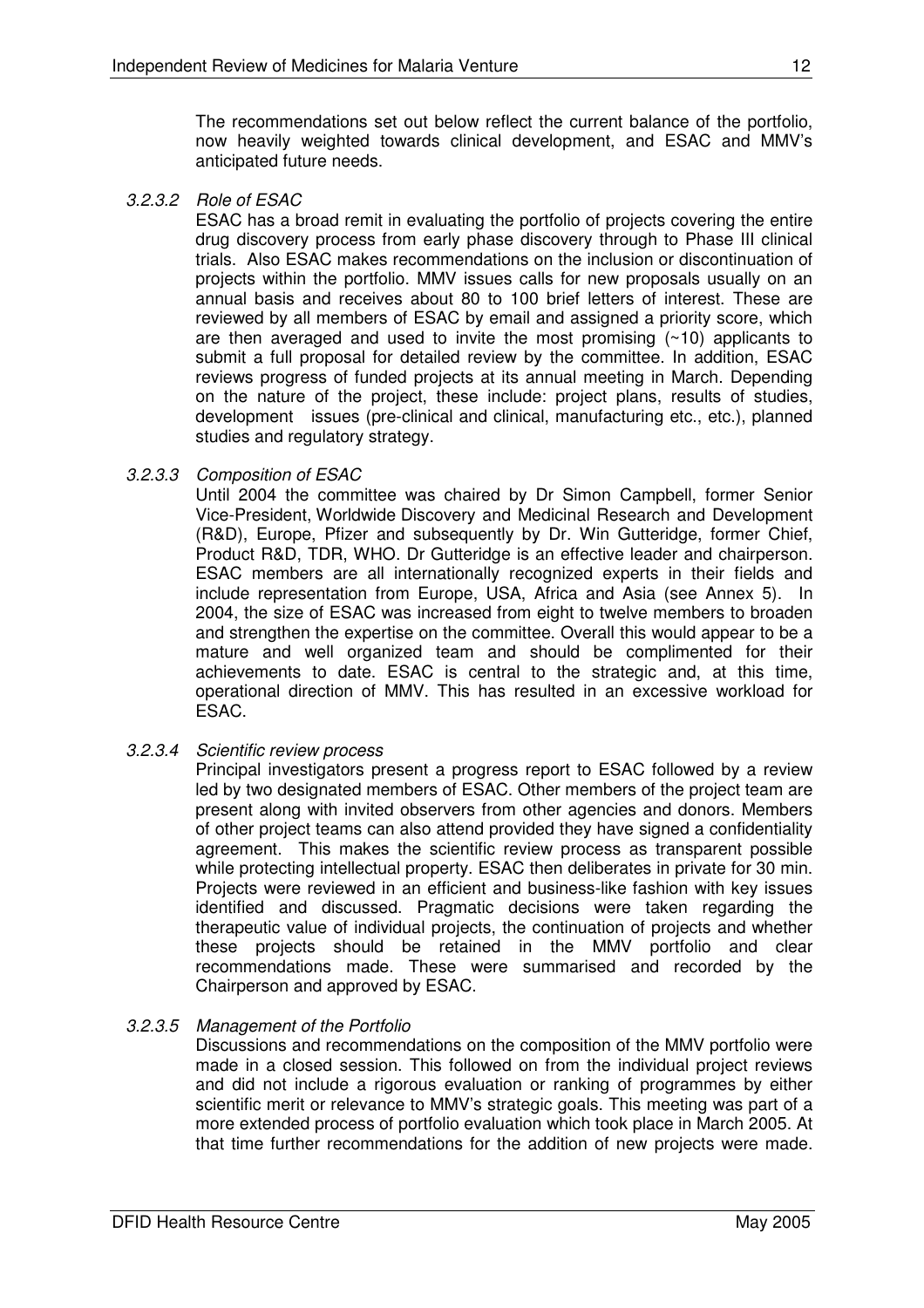This subject is further discussed under "MMV's Drug Discovery and Development Portfolio".

- *3.2.3.6 Comments on ESAC:*
	- a. The scientific activities covered by the ESAC range from early stage discovery to late stage clinical trials. Figure 2 in Annex 8 illustrates the composition of the portfolio in January 2005. This is a broad remit for such a small committee and heavily reliant on the recommendations of one or two individuals with specific expertise in a particular topic.
	- b. Careful consideration of issues relating to clinical trials is vital, since costs dramatically increase as compounds enter late stage clinical development. Under the present structure, there is insufficient time to adequately review the clinical programmes, which represent the largest investment for MMV.
- *3.2.3.7 Recommendations on ESAC:*
	- a. Membership of ESAC must always strive to achieve the highest possible scientific expertise, but should be mindful of the need to ensure appropriate geographical and gender balance.
	- b. MMV should consider honoraria for the ESAC membership in recognition of the current and excessive demands made upon the group.
	- c. ESAC should consider introducing a more structured assessment of projects by the separate evaluation of "discovery" and "late stage pre-clinical and clinical projects" with some ESAC members attending both sessions to ensure continuity.
	- d. A detailed understanding of the physical, chemical, structural and mechanistic properties of potential drug targets, including genetic or chemical evidence that they are essential for parasite survival (the "target identification, selection and characterisation" stage of discovery) is critical for the downstream drug discovery process. "Fail early, fail cheaply" should be the motto. An additional scientist with expertise in parasite biology, biochemistry and structural biology would strengthen this critical initial step.
	- e. The addition of one or more clinical scientists with expertise in the design and execution of clinical trials in malaria endemic countries would be advisable on ESAC. This could include an expert statistician to ensure that clinical trials have sufficient statistical power to provide meaningful outcomes.
	- f. The ESAC mandate appears to relate only to the technical issues of drug development. Drug development does not end with the completion of the clinical studies required to obtain approval from a competent regulatory authority. Even if ESAC has no responsibility beyond oversight of development programmes, ESAC should seek confirmation that either MMV or its partners are planning sufficiently far ahead to ensure patient access and the timely distribution of new drugs.
	- g. Drug development in the field of malaria is extremely complex and must include and take account of the specific needs of individual countries burdened by this disease. WHO has a long history of working with government in disease endemic countries and the support of WHO will be critical to MMV obtaining prequalification and testing of new antimalarials under field conditions. It would seem especially advantageous to include senior representation from WHO/TDR/RBM at the relevant ESAC sessions.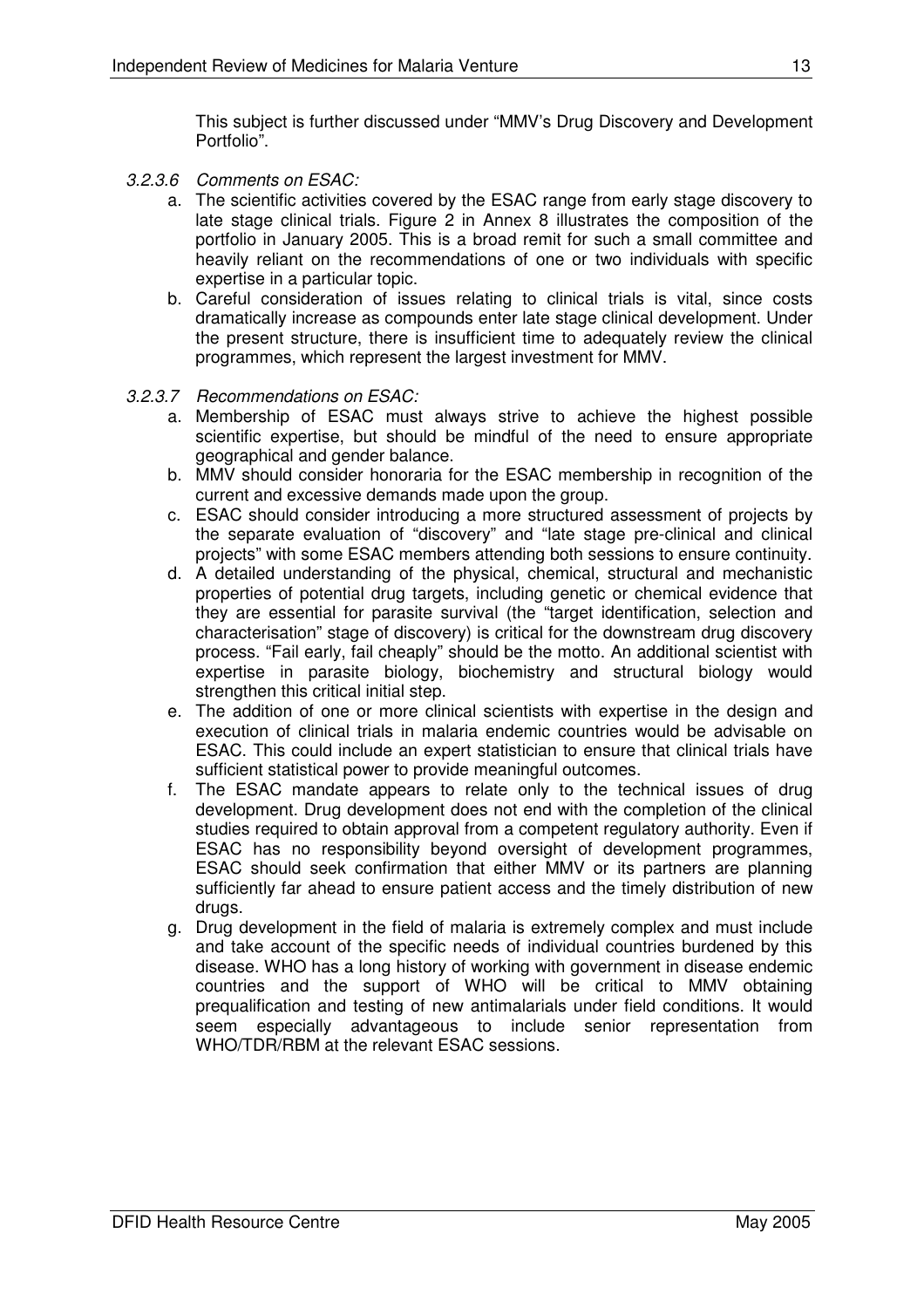## **3.3 Discovery and Development Portfolio**

### *3.3.1 Introduction*

MMV is a non-profit foundation dedicated to reducing the burden of malaria in disease endemic countries by discovering, developing and delivering new affordable antimalarials through effective public-private partnerships. Over the last five years MMV has achieved considerable success in establishing a comprehensive portfolio of antimalarial drug candidates. Neither the public nor the private sector could have achieved these objectives alone and MMV is to be congratulated for forging such productive partnerships. MMV's development budget has been modest to date and exceptional value has been created within the portfolio.

Academia and industry have made significant contribution to the partnership. Industry has provided access to diverse expertise, including drug discovery platforms, development and manufacturing capabilities. Academia has provided scientific knowledge ranging from the application of basic research to an understanding of the biology of the disease and its application to the drug discovery process. It is difficult to quantify the precise value of these contributions in financial terms. However the input from industry and academia has been critical to containing costs and the success to date of MMV's portfolio.

A detailed review of two flagship programmes has been made to assess MMV's partnership model with two different pharmaceutical companies. First the GlaxoSmithKline (GSK) drug discovery mini-portfolio (see Annex 9) represents the interaction with a large global partner with considerable expertise in all stages of drug development. The second is with Ranbaxy, a mid-sized company with expertise in the development and manufacture of generic medicines, but with limited capabilities in developing a new drug (see Annex 10). Both examples are representative of how a partnership between industry, academia and the public sector can be mutually beneficial to all concerned and highly productive.

## *3.3.2 Portfolio overview*

MMV's approach to drug development follows the conventional industry pathway and is described schematically in Figure 2. MMV has focused on developing antimalarials in combination chemotherapy because of concern that single agent therapy is more likely to promote drug resistance. Also combining drugs with differing mechanisms of action may be more efficacious and further reduce the chances of the parasite acquiring resistance to treatment. Theoretically, a new drug with a novel mechanism of action should protect and prevent the parasite acquiring resistance to older and commercially available drugs. However the recent report of selection for drug resistance to the lumifantrine component of the artemisinin combination therapy (ACT), Coartem, in human subjects suggests that this rationale may be flawed and requires further investigation (JID 2005: 191:1014-1017). Figure 3 shows the evolution and growth of the portfolio. The development strategy spans drug discovery to late stage clinical development. In 2001 there were six projects in discovery, rising to a steady state of approximately twenty projects from 2003 onwards. The portfolio covers a range of different therapeutic needs. As can be seen the portfolio contains examples of drug development covering the needs of both adults and children for severe and uncomplicated malaria.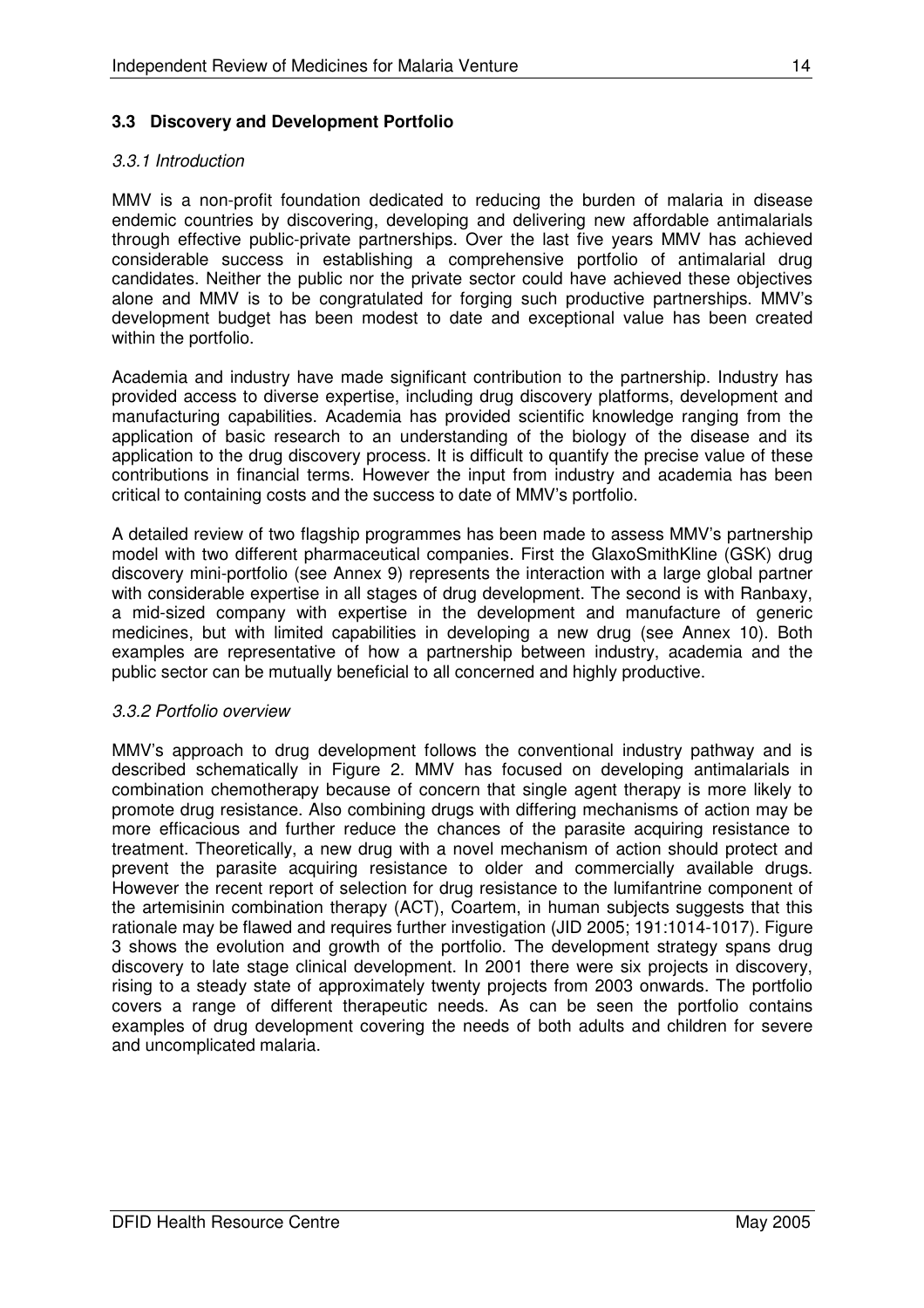

| <b>Clinical Development Combination</b> |                            |                   |       |                                      |       |                                |  |  |
|-----------------------------------------|----------------------------|-------------------|-------|--------------------------------------|-------|--------------------------------|--|--|
| <b>Preclinical</b>                      | <b>Phase I</b>             | <b>Phase II</b>   |       | <b>Phase III Regulatory Phase IV</b> |       | Launch                         |  |  |
|                                         | Drug A                     | Drug A            |       |                                      |       |                                |  |  |
|                                         | Drug B                     | Drug B            |       |                                      |       |                                |  |  |
|                                         | Drug $A + Drug B$<br>Combo | Drug $A + Drug B$ | Combo | Filed                                | Combo | <b>Public</b><br><b>Market</b> |  |  |
|                                         | Bioequivalence             |                   | Combo |                                      |       |                                |  |  |
|                                         |                            |                   |       |                                      |       | <b>Launch Private Market</b>   |  |  |
|                                         |                            |                   |       |                                      |       |                                |  |  |
|                                         |                            |                   |       |                                      |       |                                |  |  |
|                                         |                            |                   |       |                                      |       |                                |  |  |
|                                         |                            |                   |       |                                      |       |                                |  |  |
|                                         |                            |                   |       |                                      |       |                                |  |  |

## **Figure 3: Evolution of the MMV Portfolio**

Colour code: Red = ongoing, Grey = under consideration, Black border = GSK mini-portfolio  $drud$  discovery, Black = discontinued, Yellow = new project addition,

Pink = subject to contract negotiation

PANDA = Pyronaridine Artesunate , Coartem = Lumefantrine/Artesunate

ARTEKIN Dihydroartemesininn/Piperaquine, DB289 = Diamidine,

OZ = OZ 277/RBx 11160, CDA = Chlorproguanil/Dapsone/Artesunate

# **MMV Portfolio May 2001**

| <b>Exploratory</b>                                             | <b>Discovery</b>                           |                                      | <b>Preclinical</b> |                |                 | <b>Clinical Development</b> |
|----------------------------------------------------------------|--------------------------------------------|--------------------------------------|--------------------|----------------|-----------------|-----------------------------|
|                                                                | Lead<br><b>Identification Optimization</b> | Lead                                 | <b>Transition</b>  | <b>Phase I</b> | <b>Phase II</b> | <b>Phase III</b>            |
| <b>Dihydrofolate</b><br>reductase<br>(DHFR)                    | Lactate<br>dehydrogenase<br>project (LDH)  | <b>Synthetic</b><br>peroxide<br>(OZ) |                    |                |                 |                             |
| <b>Dihydroorotate</b><br>dehydrogenase<br>inhibition<br>(DHOD) | <b>Falcipain</b><br><b>inhibitors</b>      |                                      |                    |                |                 |                             |
| <b>Haem</b><br><b>Polymerization</b>                           |                                            |                                      |                    |                |                 |                             |
|                                                                |                                            |                                      |                    |                |                 |                             |
|                                                                |                                            |                                      |                    |                |                 |                             |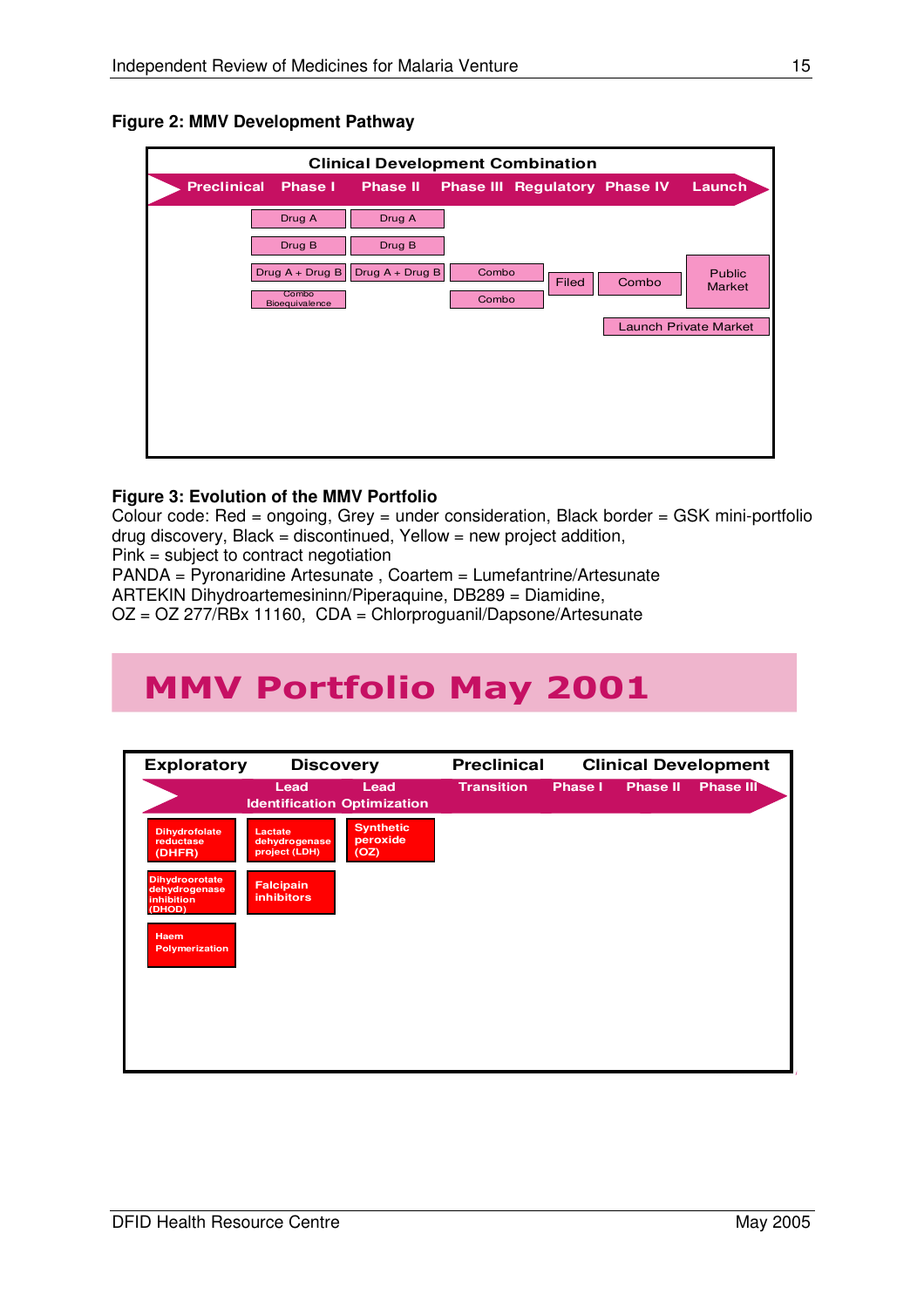Figure 3 Contd.

# **MMV Portfolio May 2003**



# MMV Portfolio Jan. 2005



The portfolio contains several examples of artemesinin-based combination therapy (ACT). (Figure 4). Artemesinin, an endoperoxide, is a natural product derived from the plant (*Artemesia annua*). Limited plant cultivation is threatening supplies and increasing the production costs of the drug. This represents an increasingly serious problem at this time. Artemesinin and its derivatives in combination therapy (ACTs) are particularly prominent in the portfolio because of their ability to reduce the parasite burden rapidly, thereby reducing the potential for the selection of resistance to the partner drug. Fortunately, resistance to artemesinin has not yet been documented in the field. The development of resistance to artemesinin would seriously compromise the ACT strategy. Consequently it is prudent that the portfolio should contain new compounds with entirely novel modes of action (e.g. DB 289 and the 4(1H)-pyridones).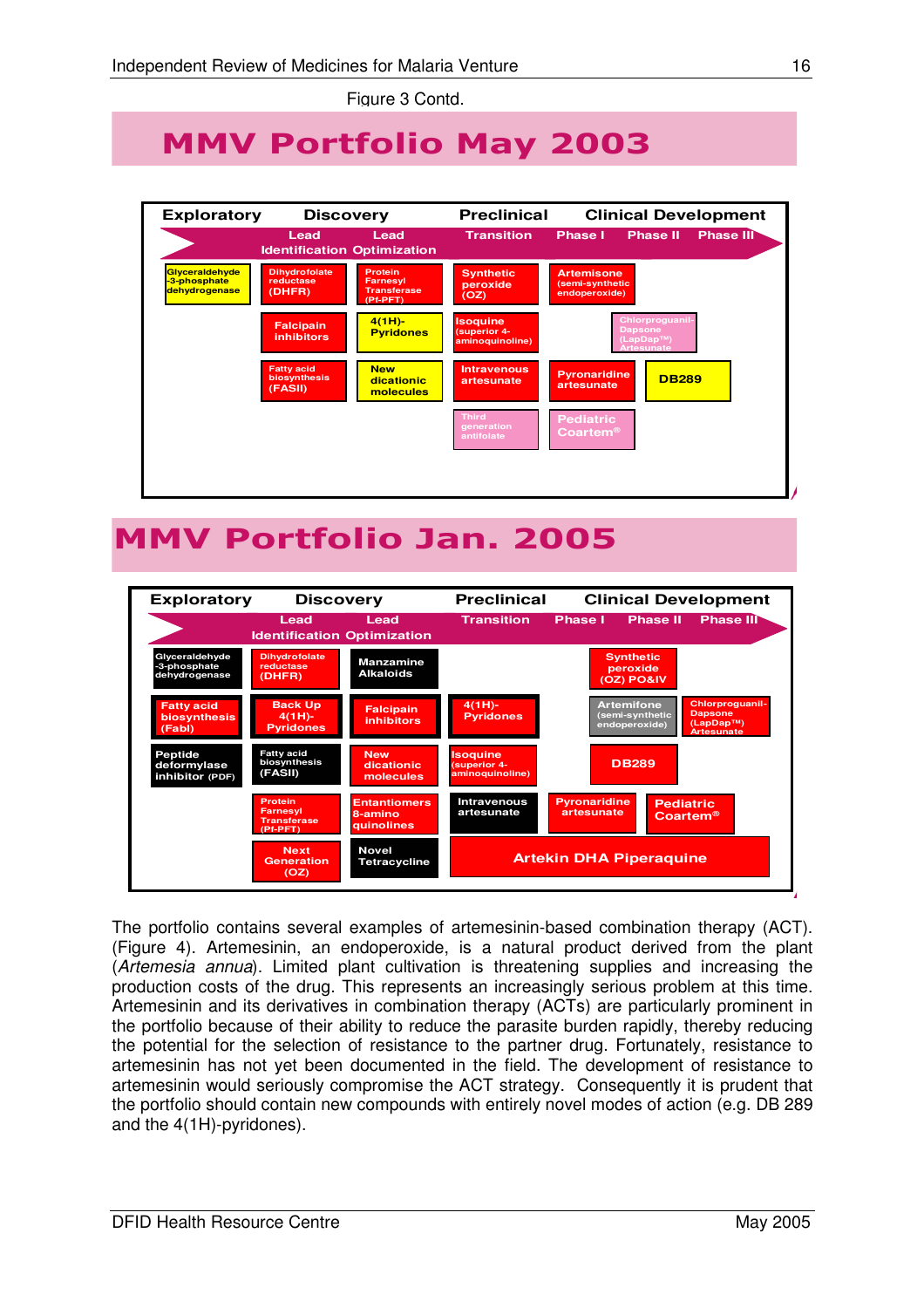## **Figure 5: Artemesinin Based Projects**

Colour code: Red = ongoing, Black border = GSK mini-portfolio drug discovery, Blue = artemesinin based project

PANDA = Pyronaridine Artesunate , Coartem = Lumefantrine/Artesunate ARTEKIN = Dihydroartemesinin/Piperaquine, DB289 = Diamidine, OZ = OZ 277/RBx 11160, CDA = Chlorproguanil/Dapsone/Artesunate



The synthetic endoperoxide, OZ 277/RBx 11160 is now in Phase II clinical development. This project has major public health significance because of anticipated efficacy in combination therapy against *P. falciparum*, ease of manufacture and low cost. OZ 277/ RBx 11160 would potentially substitute for the artemesinins and solve the present supply problem. (See Annex 10)

The CDA (chlorproguanil/dapsone/artesunate) project will be the first to enter Phase III clinical development later in 2005, assuming that the current safety concerns highlighted by RBM with LapDap (chlorproguanil/dapsone) are resolved in a satisfactory manner. The CDA project could be completed in 2006 with regulatory approval of a fixed dose combination of the constituent drugs by 2007. However, WHO has not yet recommended the addition of LapDap to national formularies for the treatment of malaria. This continuing uncertainty regarding the safety of LapDap could conceivably lead to the discontinuation of the CDA project at this late stage, with ensuing loss of the total investment in the project to date, approximately \$5.7 M USD. This highlights a major deficiency in communication between MMV and its downstream partners.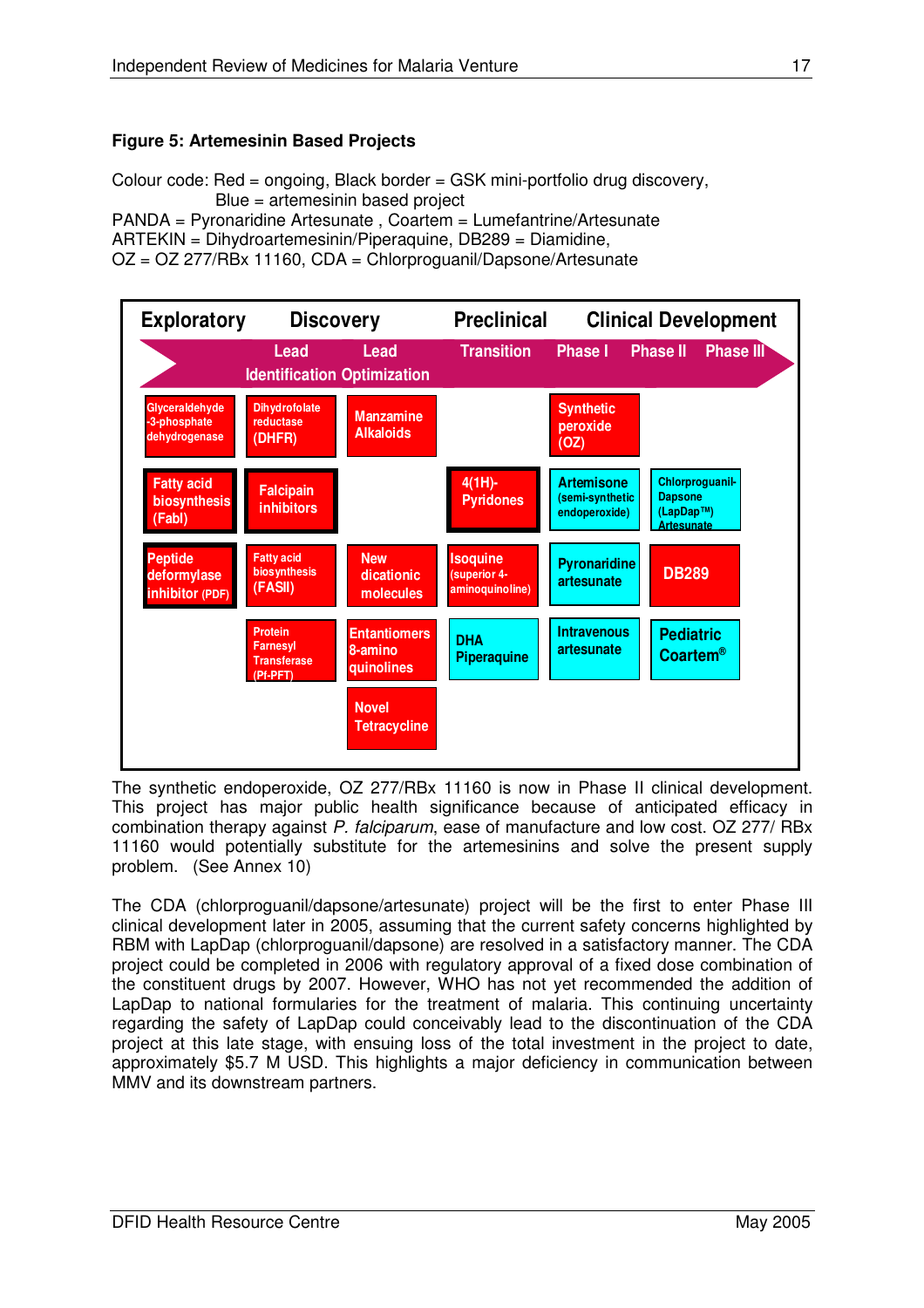MMV should be able to begin filing NDA's for regulatory approval from 2006, (see Figure 4).



**Figure 4: Potential regulatory filings by year**

#### **PANDA = Pyronaridine Artesunate , Coartem = Lumefantrine/Artesunate ARTEKIN = Dihydroartemesinin/Piperaquine, DB289 = Diamidine, OZ = OZ 277/RBx 11160, CDA = Chlorproguanil/Dapsone/Artesunate**

## *3.3.3 Management of the Portfolio*

Discussions and recommendations on the composition of the MMV portfolio were made in a closed session of ESAC and separate to project review. The development of a totally synthetic endoperoxide (OZ227/RbBx11160) is particularly exciting as it has progressed much more rapidly than anticipated. However, success is not without problems, as more products have been advanced into pre-clinical and clinical development than was anticipated in the 2000 and 2003 business plans. If all projects are to be advanced, this will inevitably place unanticipated and increased demands on financial resources.

## *3.3.4 Probability of Success in Drug Development*

The data in Table 2 below is derived from estimates in MMV's original business plan (2000). The phase transition probabilities for development are in general agreement with industry standards. The probability to successful registration of a new drug at each stage is calculated by multiplying together all of the individual probabilities for each downstream step. The reciprocal of this value indicates the number of projects required at any single stage in development to achieve a single NDA (e.g.  $1/0.216 = 5$  projects in Phase I to account for attrition in subsequent stages). This column indicates why larger numbers of projects in the discovery phase are required to keep the discovery pipeline full. The probability to NDA multiplied by the number of projects in the portfolio gives the potential NDAs at any stage of development and the sum of each column predicts the total potential value in the portfolio. For example, in 2005 this is approaching 3 NDAs.

Conclusions to draw from this Table are as follows:

Each year that a product progresses successfully in the portfolio leads to an increase in the probability of success, and an increase in the portfolio's value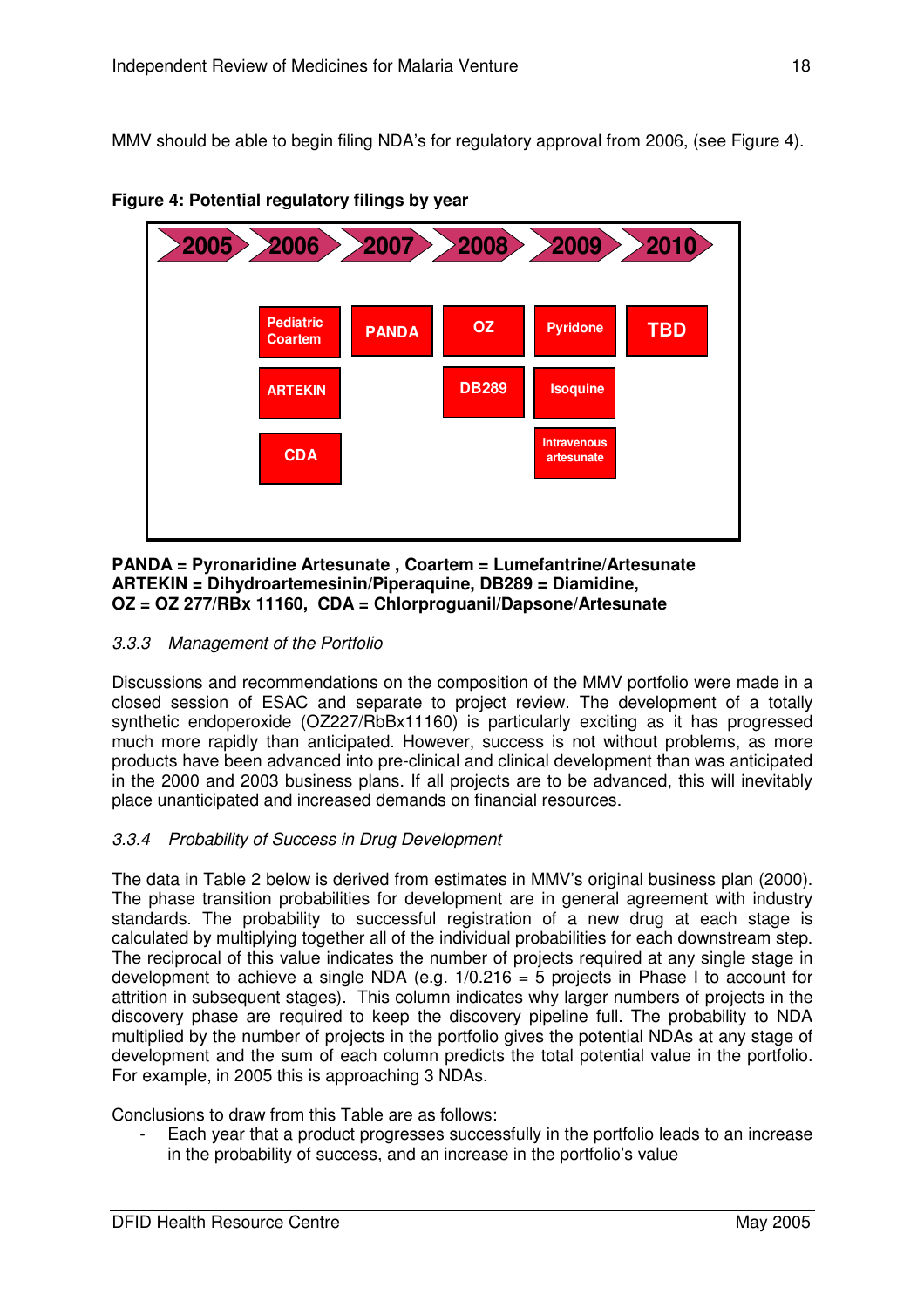- As of 2005 (current), it is probable that MMV will produce 2.9 NDAs; this is a higher figure than had been anticipated at MMV's origination
- MMV's pipeline is currently out-of-balance; whilst the clinical development phases are doing very well (well ahead of expectations) the early stage disease research phases are rather thin

|                                 |      |       |                                                     |   | Table 2        |     |                 |                |        |      |      |                      |      |      |      |
|---------------------------------|------|-------|-----------------------------------------------------|---|----------------|-----|-----------------|----------------|--------|------|------|----------------------|------|------|------|
|                                 |      |       |                                                     |   |                |     | <b>Projects</b> |                |        |      |      | <b>Potential NDA</b> |      |      |      |
| <b>Phase</b>                    |      |       | Probability Prob to NDA Projects for 1 NDA 2000 ### |   |                | ### | ###             | ###            | ###    | 2000 | 2001 | 2002                 | 2003 | 2004 | 2005 |
| Discovery                       |      |       |                                                     |   |                |     |                 |                |        |      |      |                      |      |      |      |
| Early                           | 0.3  | 0.013 | 78                                                  | ٩ | R              |     | ٩               | 3              |        | 0.04 | 0.04 | 0.01                 | 0.04 | 0.04 | 0.01 |
| Lead identification             | 0.65 | 0.042 | 24                                                  |   |                | 3   | -3              | $\overline{4}$ |        | 0.04 | 0.08 | 0.13                 | 0.13 | 0.17 | 0.13 |
| Lead optimization               | 0.55 | 0.065 | 15                                                  |   |                |     | R               | $\overline{4}$ |        | 0.13 | 0.13 | 007                  | 0.33 | 0.26 | 0.20 |
| Preclinical                     | 0.55 | 0.119 | 8                                                   |   | $\overline{2}$ | 3.  | $\mathbf{R}$    | -3.            | $\sim$ | 0.00 | 0.24 | 0.36                 | 0.36 | 0.36 | 0.59 |
| Clinical development            |      |       |                                                     |   |                |     |                 |                |        |      |      |                      |      |      |      |
| Phase I                         | 0.7  | 0.216 | 5                                                   |   |                | 3.  | 3               | 4              |        | 0.00 | 0.00 | 0.65                 | 0.65 | 0.86 | 0.43 |
| Phase II                        | 0.5  | 0.309 |                                                     |   |                |     | 3               | 3              |        | 0.00 | 0.00 | 0.00                 | 0.93 | 0.93 | 1.54 |
| Phase III                       | 0.65 | 0.618 | $\overline{2}$                                      |   |                |     |                 |                |        | 0.00 | 0.00 | 0.00                 | 0.00 | 0.00 | 0.00 |
| Registration                    | 0.95 | 0.950 |                                                     |   |                |     |                 |                |        | 0.00 | 0.00 | 0.00                 | 0.00 | 0.00 | 0.00 |
| Total porfolio "value"<br>1.000 |      |       |                                                     |   | 9<br>6         | 11  | 20              | 21             | 19     | 0.21 | 0.49 | 1.21                 | 2.42 | 2.62 | 2.91 |

At this time MMV does not have its own project management systems and is dependent upon management tools provided by its pharmaceutical partners. Also drug development plans are at various stages of completion. This has led to a lack of uniformity in how projects are managed. As the portfolio grows, it will become increasingly difficult for MMV to both manage projects and take management decisions across the portfolio.

## *3.3.5 Portfolio Management Recommendations:*

- a. MMV should standardise its processes and procedures and ensure that its development partners present information according to an agreed format. This should aid portfolio management, provide greater transparency where projects are benchmarked against the original timelines and planned milestones with an analysis of the critical issues at hand. In addition, critical (development) path analysis with decision trees that capture alternative development scenarios, should further strengthen decision making and streamline MMV and ESAC activities, respectively.
- b. ESAC and MMV are already aware that there are insufficient projects in preclinical development to optimally fuel the drug pipeline. To take account of the increased likelihood of failure in early development, the portfolio should have many more early stage projects. MMV's decision to emphasise and again focus on funding discovery and early development stage projects is supported by this review.
- c. MMV is in the fortunate position of being able to review the project and portfolio management tools used by its pharmaceutical partners. MMV could pick and choose tools appropriate to its needs and rapidly implement the chosen systems and processes. MMV has been extremely successful to date and the above recommendations are made on the assumption that MMV will need additional support and infrastructure to manage an increasingly diverse and complex portfolio.

## *3.3.6 Management of Individual Projects*

The MMV organisation has approximately ten staff including a Chief Scientific Officer supported by three Scientific Officers. This is a small number of individuals relative to the size of the portfolio and reflects MMV's philosophy of a lean organisation whilst outsourcing their needs to external groups. Due to limited expertise in the biology and clinical aspects of drug development for malaria within the organisation, MMV is highly dependent upon ESAC and other external advisors.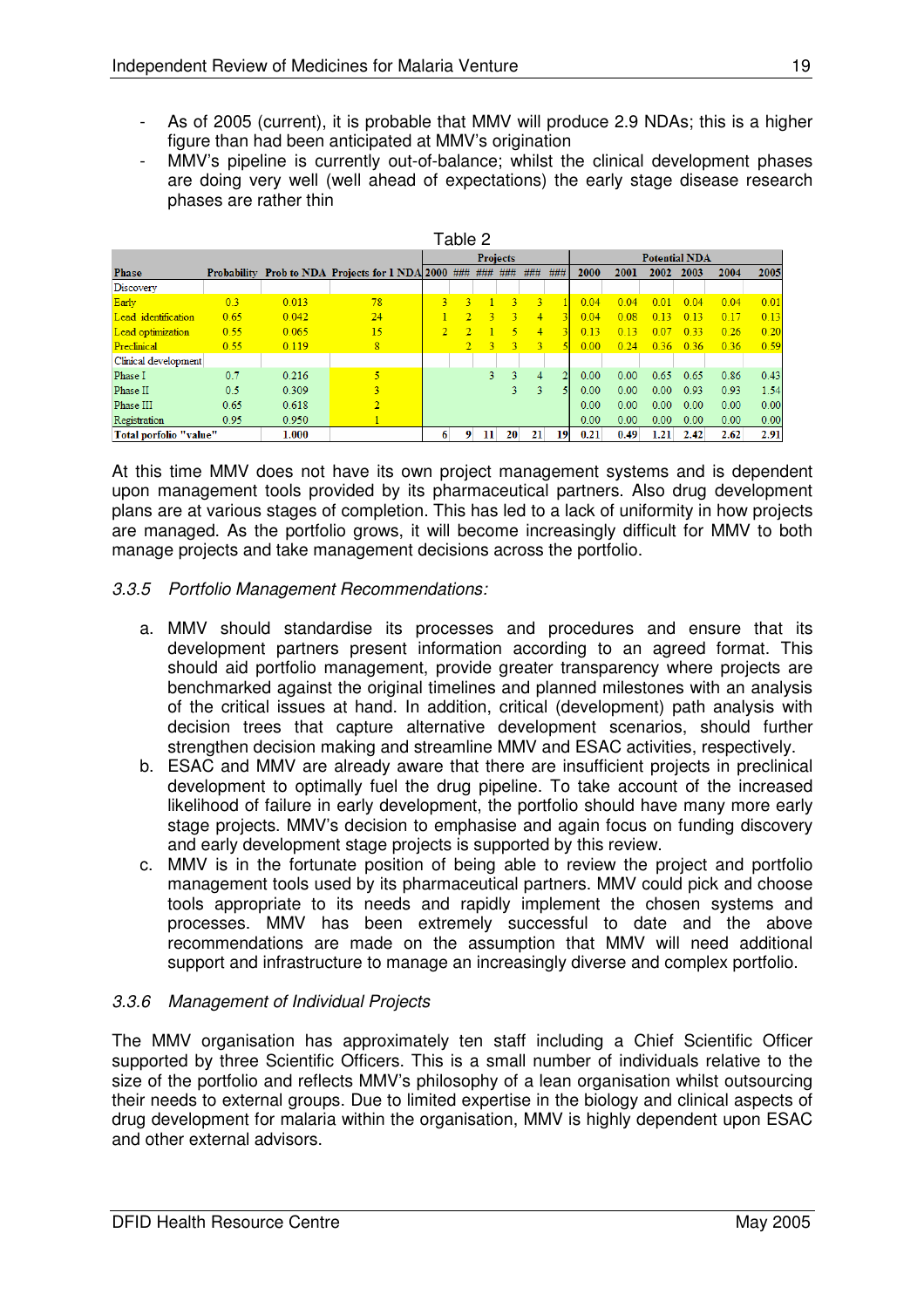The Chief Scientific Officer (CSO) has a particularly heavy burden at this time and is also the Chair and Scientific Officer for the OZ 277/RBx 11160 and CDA projects, respectively. This could be construed as a conflict of interests. Ideally the CSO should overview the activities of other scientific officers and provide scientific direction on individual projects as required.

## *3.3.6.1 Recommendation—project management:*

MMV should strengthen the drug development capabilities and clinical expertise in malaria within the Science team. This would be in addition to the suggested expansion of ESAC to also include greater clinical expertise.

## *3.3.7 Conclusions*

MMV is addressing major treatment and public health needs. However it is apparent that beyond the initial registration of new drugs and combination chemotherapy, there are many more therapeutic needs to be covered.

Other treatment indications of interest include:

- Intermittent treatment in pregnancy
- Intermittent treatment in early infancy
- Severe malaria
- Treatments suitable for emergency situations e.g. single dose treatment for refugee camps
- *P. vivax* malaria (including radical cure)
- Chemoprophylaxis

MMV is working in an area of drug development which in addition to being technically difficult has unique challenges. The countries most affected by malaria are the same countries that are least equipped to conduct clinical research to international Good Clinical Practice (GCP) and regulatory standards. Whilst MMV has picked experienced clinical investigators, there will still be a need to train and support investigators and clinical sites to be eventually assured of success. TDR could play an important role here through its activities in research capacity strengthening in disease endemic countries. MMV is supported by experienced providers of clinical trial services in the target countries which should reduce the risk of failure.

Beyond 2005, how will MMV manage and fund a portfolio which is increasingly slanted towards late phase clinical development projects which represent the greatest need for capital investment. The price of treatment has been a critical question in determining whether a project should remain in the portfolio or be discontinued. The strategic direction (content) and longer term funding of the portfolio will be a critical point of discussion between MMV and the donors.

## **3.4 Finance**

MMV's cumulative development costs have been less than was originally planned in their business plan, see Figure 5. MMV has successfully advanced their development programme at an accelerated pace whilst exercising prudent fiscal control. Project related costs are shown in Figure 6.

As can be seen in Figure 5, if funding continues at the present rate there will be an increasing deficit, reflecting the high cost of late phase clinical development: Phase III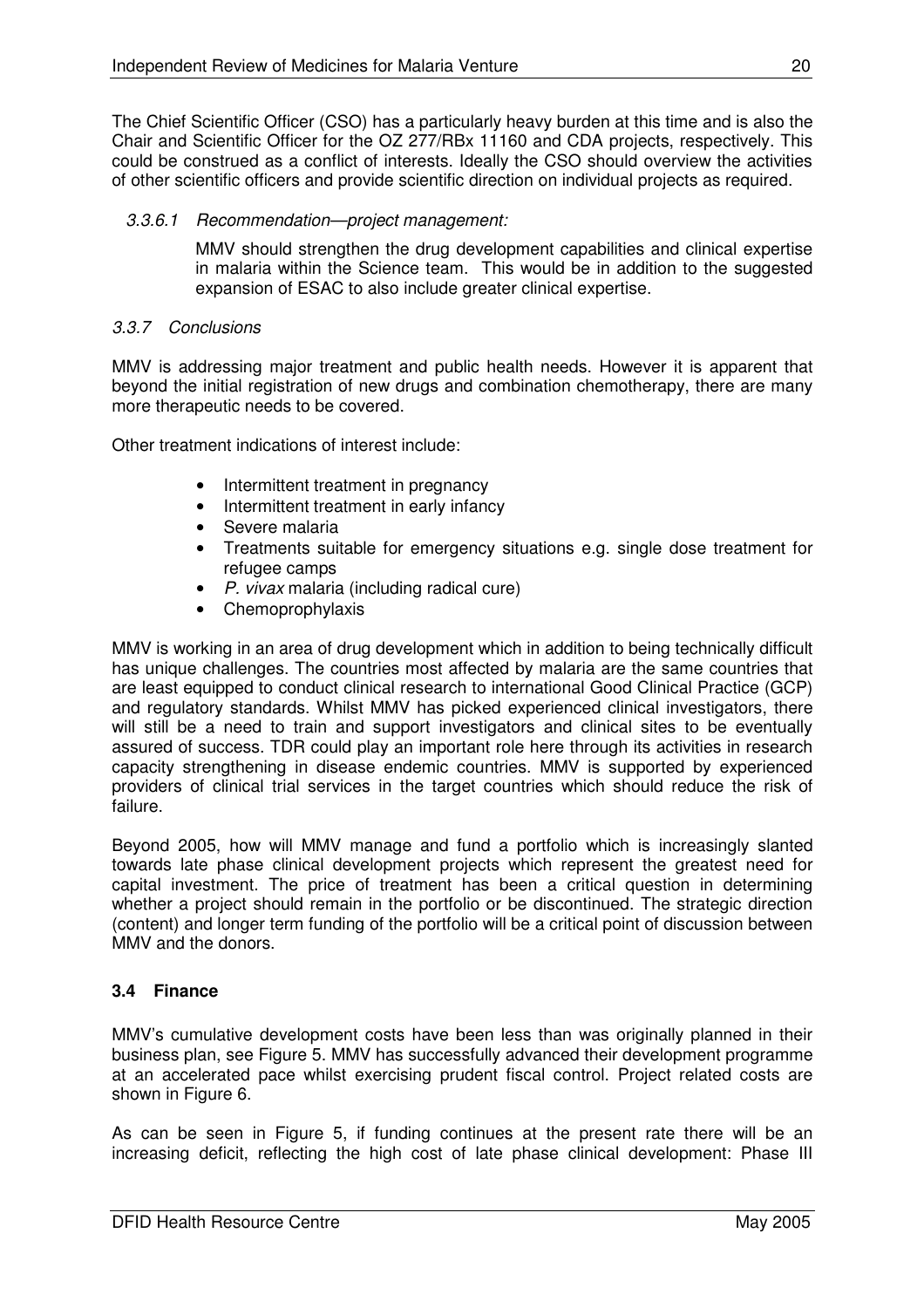clinical trials, Phase IV efficacy/field studies and scaling up manufacturing capabilities. By 2010 the funding deficit will approach \$300 M USD without including all of the costs associated with scaling up the manufacture of bulk drug supplies and distribution. This is the inevitable price of success and reflects fruitful collaborations with MMV's numerous pharmaceutical partners and academic institutions around the world. Table 2 shows the cumulative probability for success in delivering an approvable NDA according to the stage of development and the number of compounds in each stage of development. Beyond 2002, the likelihood of an approvable product increases in line with the increased number of compounds entering late stage clinical development.



**Figure 6: Development Costs and Funding Needs**





**\*Excluding costs of manufacture/scale up, post registration surveillance, and Phase IV**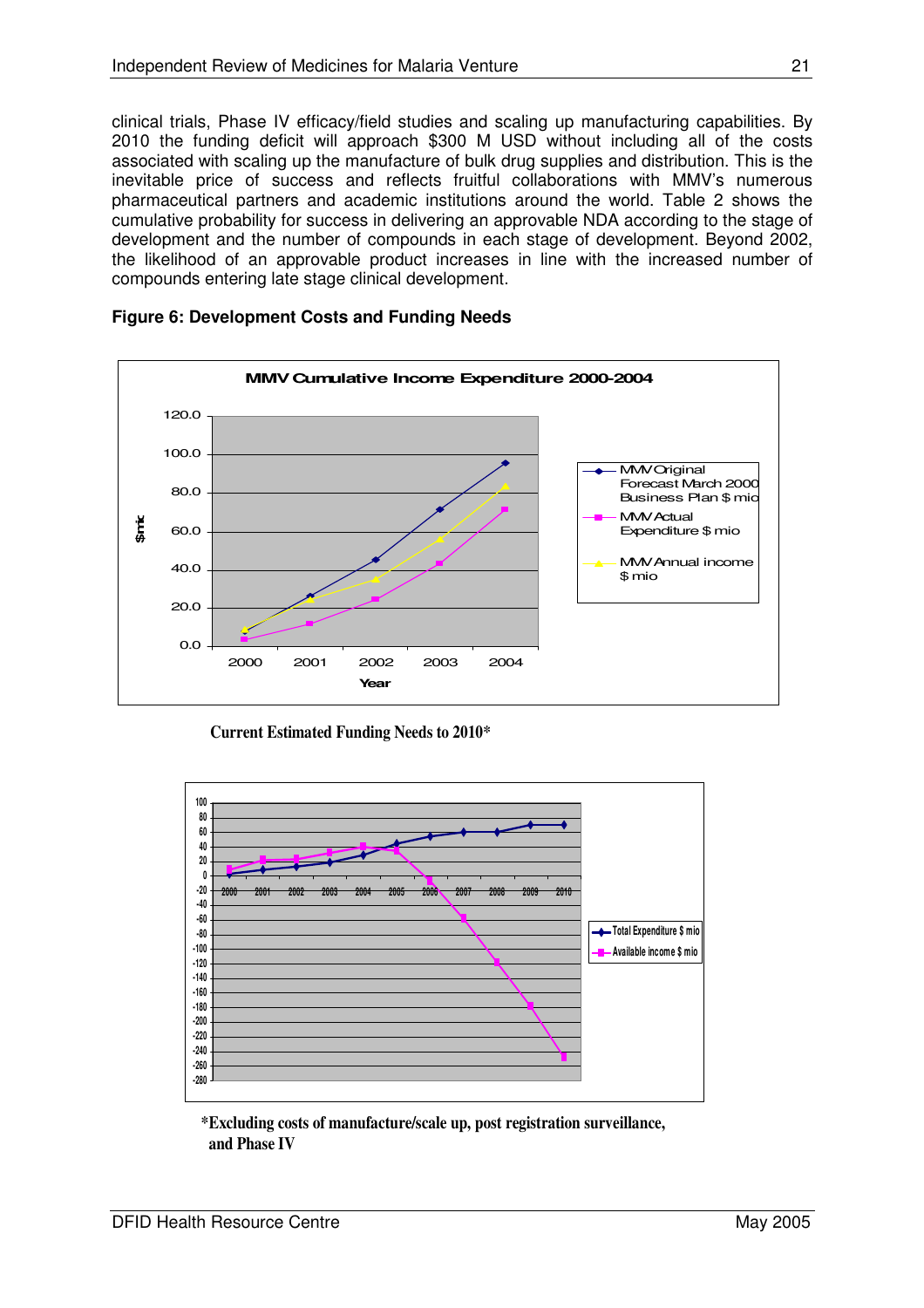**Figure 7: Relative Project Funding**



**MMV Full Current Portfolio Evolution** 

In 2005 the portfolio includes at least two projects with the potential to lead to an approvable NDA. Therefore, MMV is considerably ahead of its initial goal to deliver one new product in the first ten years of its existence. However, it should be noted that the number of projects in either discovery or preclinical development has progressively diminished and with expected attrition rates, this is now insufficient to maintain the drug development pipeline much beyond 2005.

MMV's cash flow already shows the increasing divergence between donor funding and expected outgoings at the beginning of the year (Figure 6). Figure 7 shows relative and individual project related costs. Cumulative expenditure to the end of the year 2004 has been approximately US\$ 70M and represents excellent value in consideration of the portfolio size and stages of product development. It should also be noted that this figure does not include or attempt to value the contribution of academia and pharmaceutical partners.

Thus far, MMV's donors have provided additional funds to cover operational expenses in the latter part of the year. This pattern of funding is not consistent with managing a portfolio of this size, where clinical trial costs can be expected to ramp up over the next year or so. Also, there are likely to be regular and intermittent delays in project activities with increased uncertainty and impaired decision making.

Drug development is frequently expensive and success is not assured even for products in late stage development. The portfolio is now heavily weighted towards clinical development which will place increasing demands on project management. Drug manufacturing, late stage preclinical activities and the clinical trials will likely take place in disparate regions of the world, all adding to the complexity of drug development.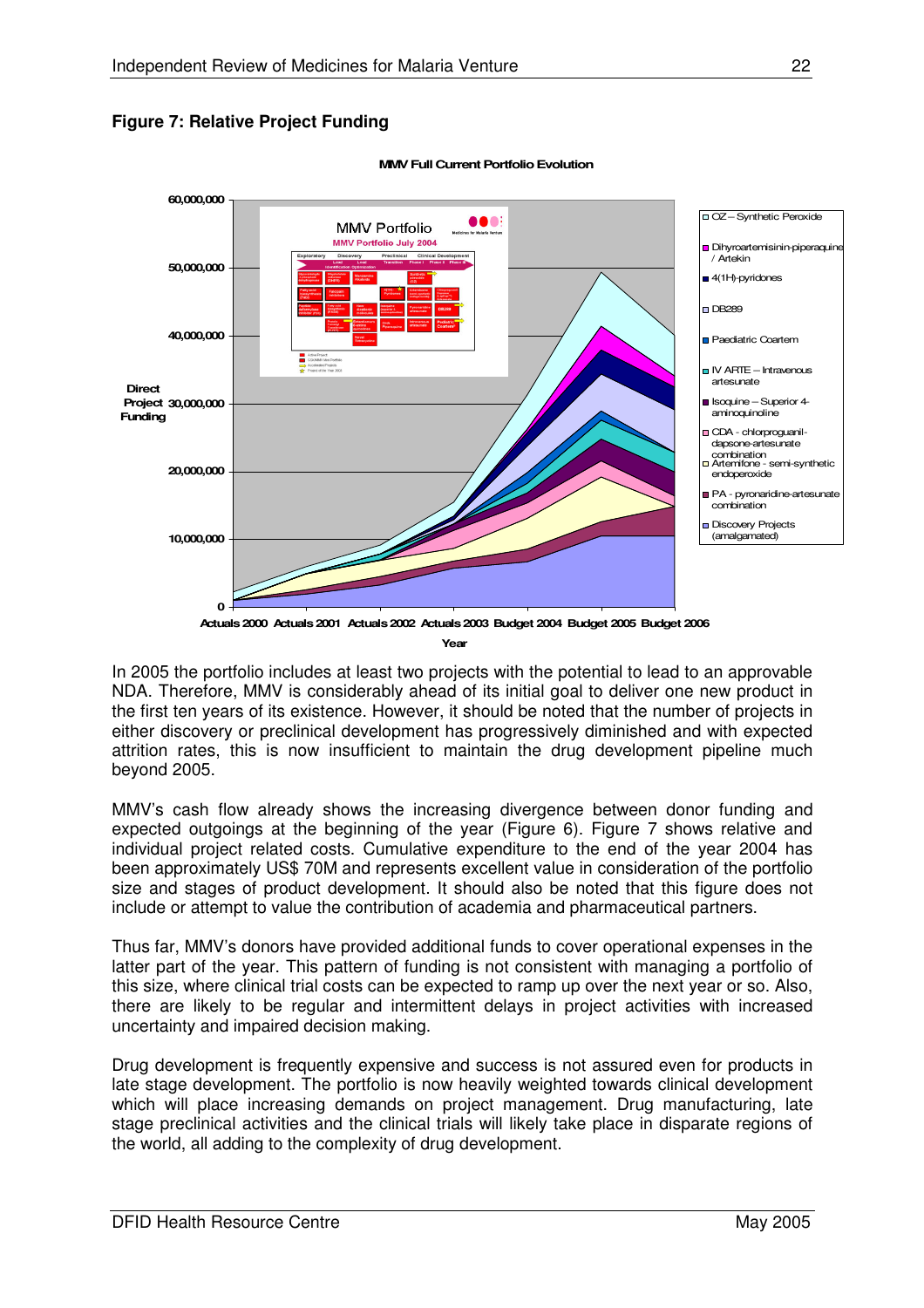Of the 28 projects recommended for funding from 2000-2004, nine have been terminated and one project failed to commence due to an inability to finalise a contract. Thus, one third of projects have been terminated at a cost of \$8.4 M, i.e. 12% of the total spend on projects (\$69.8 M). The reasons for termination can be roughly characterised as: lack of progress towards identifying an optimised lead (30%); toxicity issues (20%); failure to identify a suitable partner (20%); issues relating to resistance potential and cost of goods (10%); difficulty in identifying a development candidate (10%); and inability to agree a contract (10%). However, the two most expensive projects which have been terminated are the FAS II (fatty acid biosynthesis) and the LDH (lactate dehydrogenase) inhibition at a cost of \$2.5 M and \$2.0 M, respectively. With the benefit of hindsight, or stronger scientific direction within MMV, these projects could have been terminated earlier.

## *3.4.1 Comment on financing:*

Donors need to be prepared for the failure of some projects as well as success. The present project failures have occurred in the discovery phase and are relatively inexpensive compared to failure during clinical development. However, it should be noted that unexpected failure may still occur in late stage clinical development.

## *3.4.2 Finance Recommendation:*

A realistic level of funding should be set at the beginning of the year. This should adequately cover planned operational expenses over twelve months. The donors should be aware of the financial implications of beginning Phase III clinical trials which may straddle more than one financial year and the costs of scaling up drug manufacturing to support these programmes. Whilst the latter costs might be borne by a pharmaceutical partner, MMV needs to be assured of continuing support beyond a twelve month period for advanced projects. For a portfolio of the current size and stage of development, this requires forward budget planning over a minimum period of 2 years. Ideally portfolio management should be over an even longer time frame of the order of 5 years.

## **3.5 Delivery**

Access to malaria treatment depends on household and health system factors. Household factors may include recognition of disease and perception of its cause, treatment seeking behaviour, decision making process, availability of financial resources, season, distance from health facility, availability of transport, etc. Health system factors include geographical location of health facilities, interaction with other alternative facilities such as shops or drug retailers, traditional healers, availability of quality care, presence of user fee or other mode of payments, availability of essential drugs. Throughout the whole process, from discovery to development, in order to meet the needs of the poorest segments of population in malaria endemic countries, the issue of the cost and affordability of the product must remain of paramount importance. It is not possible for MMV to address all of these issues by itself, nor would it be appropriate for it to attempt to do so. MMV's original business plan focused on drug discovery and development. Later on, its stakeholders encouraged MMV to move beyond the core functions of drug discovery and development to include delivery as a means of ensuring that people in endemic countries have access to the new products and can thereby achieve public health goal of reducing the morbidity and mortality from malaria.

The new business plan of MMV covering a period of 2003 to 2007 includes a delivery component. As with the discovery and early development component of the programme in which MMV worked closely with academia and the pharmaceutical industry, MMV will

DFID Health Resource Centre May 2005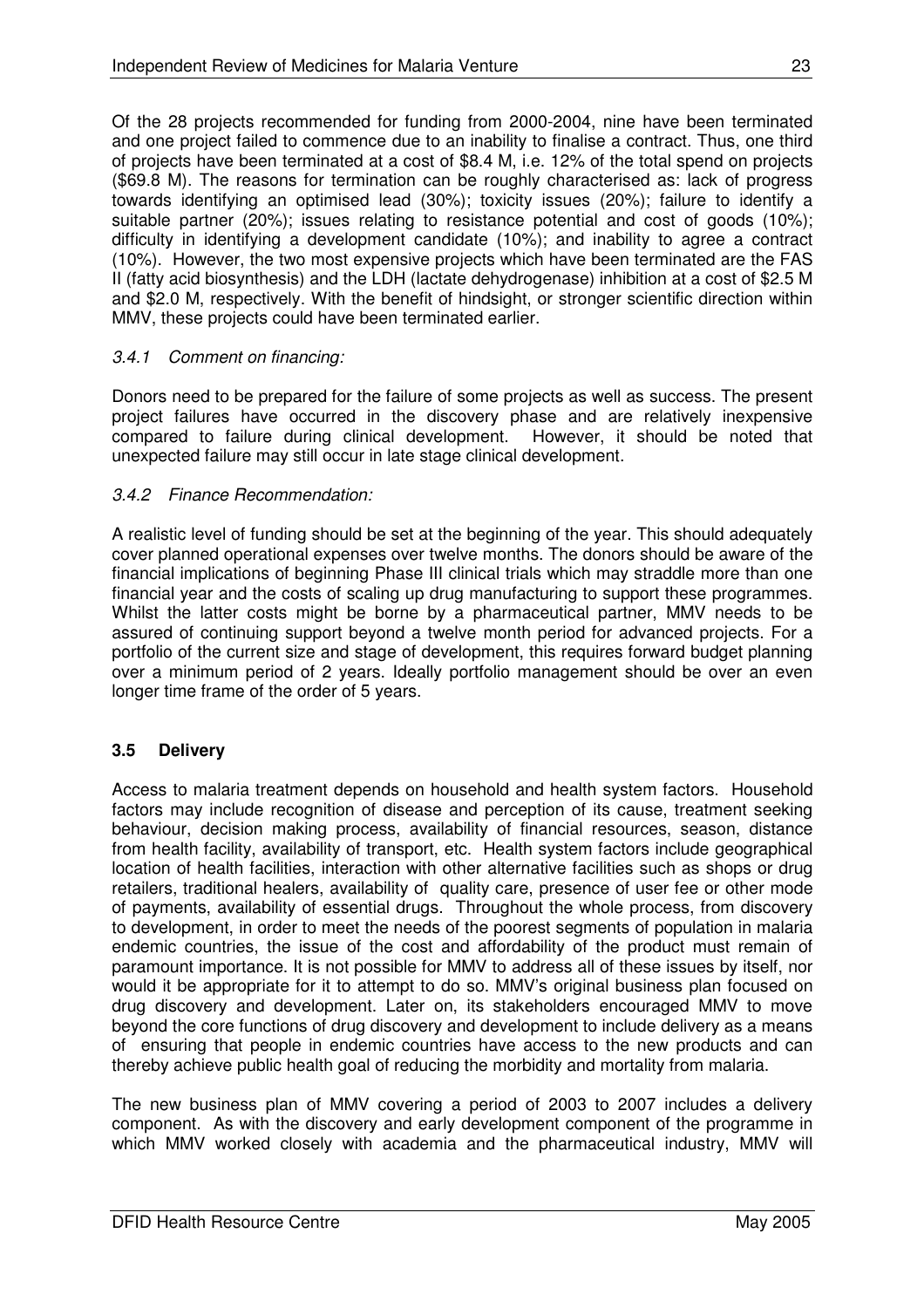collaborate with relevant partners in tackling the delivery component of its mandate. This will include late stage clinical and field trials, fast tracking regulatory approval, mission driven manufacturing, efficient distribution mechanisms as well as definition of the most appropriate strategic niche for the new products. (Figure A)

It is highly likely that at least one new treatment will emerge from the portfolio over the next five years. In tackling these downstream tasks, MMV had three broad options (Figure A):

- MMV could go it alone and attempt to cover all the downstream tasks on its own;
- MMV could end its involvement with the clinical trials and registration of effective drugs but leave the other issues – policy making, manufacture, distribution etc. to other interested agencies like WHO, bilateral agencies and the pharmaceutical industry; or
- **MMV** could work with appropriate partners in tackling the downstream issues.

The review team commends MMV's decision to select the third option of working with partners in achieving the delivery component of their extended mandate. MMV has proven expertise in drug development but must also collaborate effectively with its downstream partners. MMV must continue to engage with its partners to ensure that new treatments will be made available to those most in need..

MMV has already started to develop new partnerships for its delivery function – a process involving two stages (Table 3):

- First, a careful analysis of the tasks that need to be performed leading to the identification of relevant partners; and
- **Developing mechanisms for collaboration with each new partner.**

| Item                                 | <b>Tasks</b>                                                                                                | <b>Candidate</b><br><b>Partners</b>                                                                                             | Comment                                                                                                                                               |
|--------------------------------------|-------------------------------------------------------------------------------------------------------------|---------------------------------------------------------------------------------------------------------------------------------|-------------------------------------------------------------------------------------------------------------------------------------------------------|
| Phase 3<br>clinical, field<br>trials | • Identify suitable centres<br>• Strengthening capacity<br>as required<br>• Supervise & monitor<br>progress | $\bullet$ WHO/TDR<br>$\bullet$ EDCTP<br>• DNDi                                                                                  | <b>TDR</b> Track record – work with<br>industry: mefloquine,<br>ivermectin, miltefosine, etc.<br><b>EDCTP:</b> new entity<br><b>DNDi:</b> new entity; |
| Registration                         | Countries of manufacture<br>and distribution                                                                | • RBM alliance                                                                                                                  |                                                                                                                                                       |
| Manufacture                          | Large scale production                                                                                      | Industry                                                                                                                        | • Large pharma<br>• Manufacturers of generics                                                                                                         |
| Policy                               | Identify niche for new<br>drug                                                                              | • RBM dept.<br>$\bullet$ MIM                                                                                                    | Continuing review of best<br>policy for suing the new drug                                                                                            |
| Distribution                         | Ensure access in<br>endemic countries                                                                       | • RBM alliance<br>• RBM dept.<br>$\bullet$ MSH<br>$\bullet$ NGOs (eg<br>MSF)<br>• Public sector<br>• Private<br>sector/industry | Involve a broad coalition of<br>stakeholders                                                                                                          |

# **Table 3 Partnerships for downstream issues – illustrative model**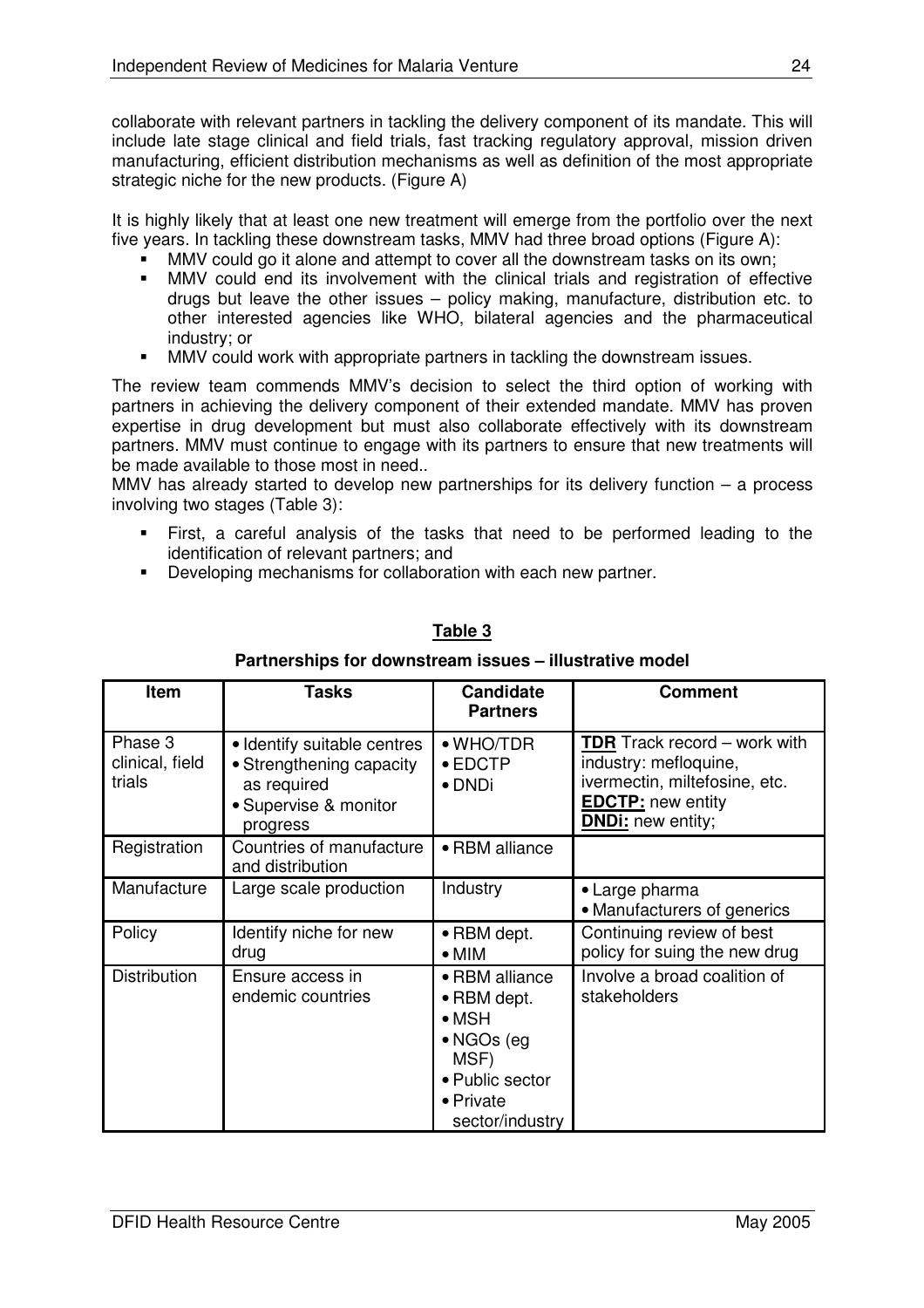Thus, for example, for clinical trials in developing countries, MMV could work with WHO/TDR which has a track record for working with industry in clinical evaluation of drugs for tropical diseases. Other potential partners for clinical trials are the European & Developing Countries Clinical Trials Partnership (EDCTP) and Drugs for Neglected Diseases Initiative (DNDi); these new entities have recently been created. Médecins Sans Frontières (MSF) the sponsor of DNDi, has been very active in advocating access to essential drugs but its initiative to produce generic azithromycin has apparently foundered.

Another potential partner is WHO's RBM department which provides technical advice globally to endemic countries about malaria control. It is vital for MMV to work closely with the department that will ultimately guide global policy on the use of new antimalarial drugs. For example, whilst MMV is moving swiftly with its flagship CDA project, expert review by RBM department is assessing the safety of a key component, LapDap. The success of CDA will depend on the final decision about the policy recommendations about LapDap. Furthermore, TDR has recently put out a request for applications for *"The pharmacokinetics, efficacy and safety of chlorproguanil-dapsone (Lapdap) versus sulphadoxine-pyrimethamine (SP) in the treatment of uncomplicated falciparum malaria in pregnancy*". With such common interests, it is vital that MMV should work closely with these WHO departments and other partners. For drug manufacture and distribution, MMV would need to work with partners in the pharmaceutical industry, international NGO's and other agencies.

## *3.5.1 Recommendations on Delivery*

- a. MMV needs to establish effective communication and coordination with its downstream partners.
- b. Several departments of WHO, specifically TDR and RBM, can and should play valuable roles in helping to achieve MMV's goals but it would be important to establish effective mechanisms that can help reconcile the working patterns of WHO and MMV. Specifically, in order to ensure smooth dovetailing of the cooperative activities of both WHO and MMV, it would be necessary to set up clear mechanisms that are clearly supported at the highest level of each organization. For example, with the authority of the top management of WHO, MMV related projects could be granted a fast track for bureaucratic processes such as legal clearance and ethical review, thereby ensuring that there is no unnecessary delay.
- c. The team recommends the establishment of an independent review of MMV's interaction with TDR and RBM to advise on how these groups should best work together responsibilities as well as clear endorsement of the modus operandi at the highest level of the management of both organizations.

# **4. MMV – A MODEL PD PPP**

This section addresses the issues raised about MMV's performance as a PD PPP and the lessons that can be learnt from the experience.

## **4.1 Strategic direction**

MMV is filling a clear niche. Until it was established, a major crisis confronted the world with the steady loss of the efficacy of available anti-malarial drugs without significant effort on the part of the pharmaceutical industry to develop new drugs. WHO/TDR's effort at promoting drug development were hampered by the limited resources that were not sufficient to encourage the industry to continue to invest in the field. Since MMV was founded, the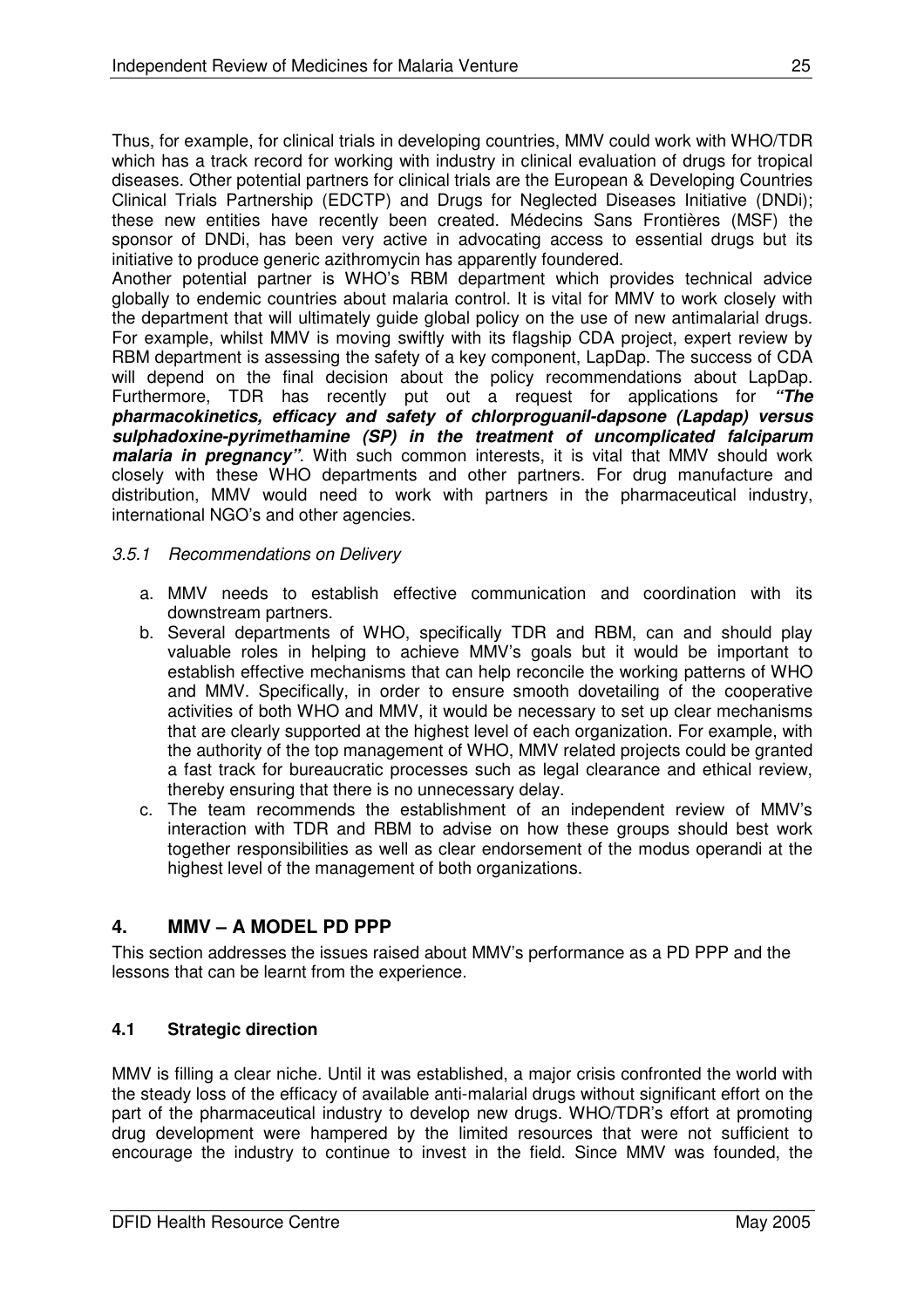Médecins Sans Frontières has established a promising, new programme, Drugs for Neglected Diseases initiative (DNDi). MSF, the parent organization has been a powerful advocate for promoting access to essential drugs. However, MSF project for producing generic supplies of azithromycin apparently foundered. Thus MMV represents the critical hope for bringing new anti-malarial drugs to the market in the near future.

Some of the questions about the role of MMV such as its contribution to the achievement of MDG goals are somewhat premature. Although MMV has made tremendous progress in the discovery and early development phase of its operations, there is much work to be done before the first product is registered for use. If present progress is maintained, MMV promises to deliver a steady stream of effective antimalarial drugs which help to turn around the malaria problem and thus contribute to the achievement of MDG goals.

## **4.2 What factors have contributed to MMV's success?**

A realistic assessment of MMV is of a programme that has made more rapid progress than predicted on its establishment but it will take more time and more investments before it achieves its ultimate goal of delivering effective anti-malarial drugs. Favourable factors that have contributed to MMV's progress are:

- A sound structure with well-defined relationship among its main elements;
- Strong leadership in the three major bodies: the Board, the MMV team and ESAC which all include highly qualified persons;
- Access to high quality technical and professional guidance often provided on a *pro bono* basis;
- MMV's achieved credibility with its academic and industrial partners by using transparent and objective processes for selecting and managing projects;
- Enthusiastic response of academia and industrial partners;
- Generous financial support from donors that enabled MMV to take up its most promising leads

## **4.3 MMV in comparison with other options**

MMV was created because there is little incentive for the private for-profit pharmaceutical sector to invest in the development of anti-malarial drugs. The public sector through grants to research institutes and academia but lacks the capacity of industry to develop these ideas into usable products. It was this consideration that led to the creation of MMV and other PD PPPs. So far, MMV has fulfilled the promise in building up a credible portfolio of potential drugs. Currently, it is reckoned that it takes on an average US\$ 800 million to bring a new product to the market. MMV's performance so far indicates that it may register its new products at much lower cost. Thus, MMV is proving to be a cost-effective PD PPP but will require a steady flow of funds to maintain the momentum that it has generated.

## **4.4 The role of donors**

The generous contributions of donors represent MMV's lifeline. But beyond financial input, the donors need to be involved in the programme:

• Donors must reconfirm their long-term commitment to MMV right through to the achievement of the ultimate goal of making new effective and affordable anti-malarial drugs available to people in endemic countries – *"As much as is required for as long as it takes"*. This would encourage MMV partners, especially the private pharmaceutical industry to maintain and expand their involvement in this venture;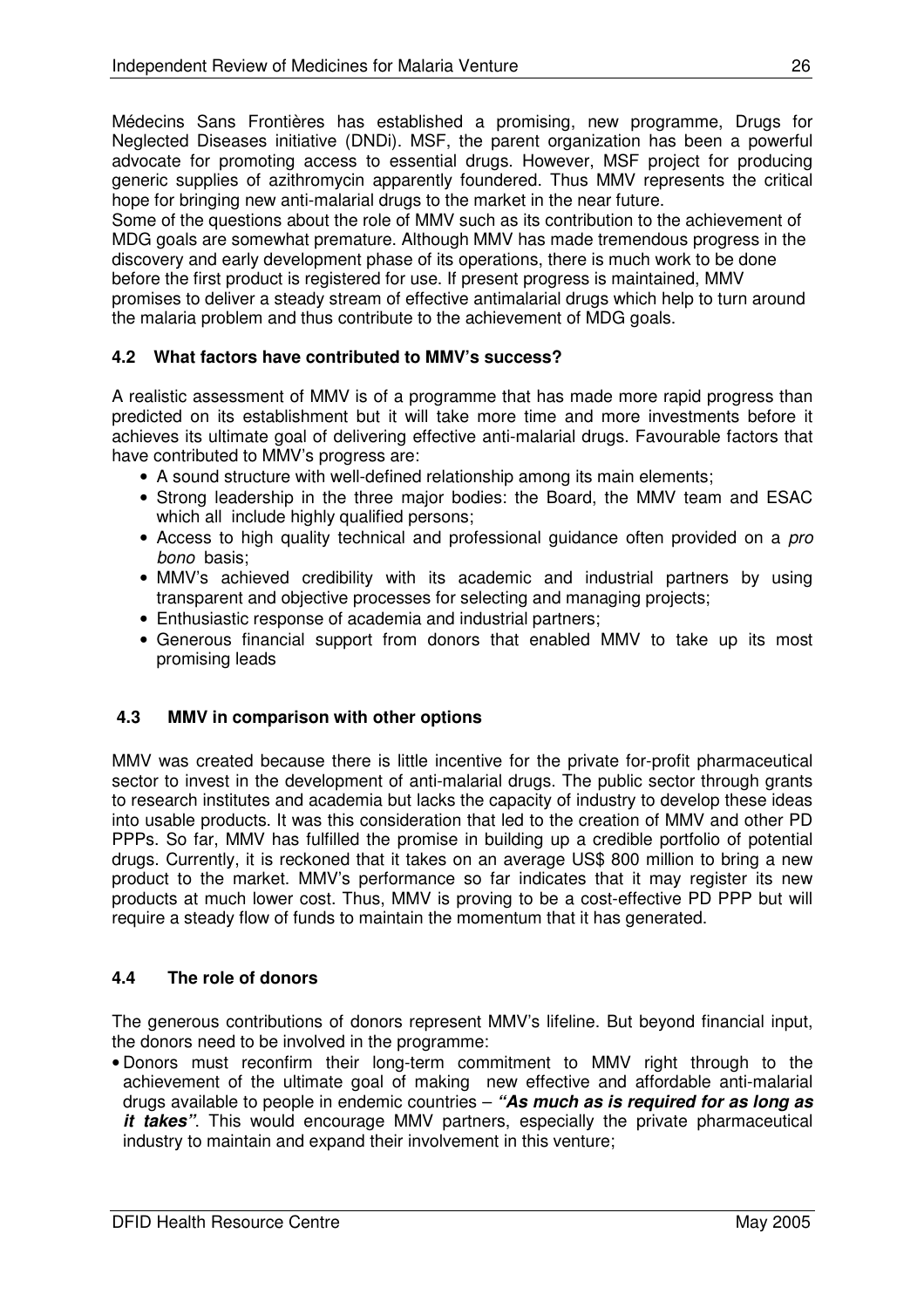- As key stakeholders, donors must continue to monitor MMV's progress and responding flexibly to its needs and requests;
- Donors should use their influence in motivating relevant partners and stakeholders in support of MMV.

# **5 APPLICATION OF THE PATHWAYS MODEL TO MALARIA**

This is an interesting tool which illustrates the complex process of drug development from basic science through to the delivery of a new treatment of malaria and post marketing activities. The potential barriers or difficult processes are highlighted with a red border. The user may add or delete boxes (processes) or change the order of events depending upon the choice of scenario.

This is a strategic tool that can not substitute for project or portfolio management tools. The Pathways Model has application as an advocacy and communication tool and to enable interested parties (stakeholders) to analyse and consider their relative positions in either upstream (discovery) or downstream (delivery) activities.. The process of drug development is usually a reiterative process rather than the linear pathway as suggested by the model. Also, the model does not address critical path analysis, milestones and timelines. MMV has so far, not used this model. (See Annex 8)

# **6 TEMPLATE FOR FUTURE REVIEWS OF PD PPP EVALUATIONS**

Future reviews of PD PPP should be developed within the following framework:

### **a Mission / Goals**

- Has the mission of the programmes been clearly defined?
- Do the goals clearly focus on the needs of the target population?

## **b Structure and mechanisms**

- Is the structure appropriate and will it enhance the probability of success:
	- Policy making, scientific and technical support, management
- Has the programme developed effective mechanisms for its operations?
	- Are the procedures transparent and are decisions based on objective analyses?

#### **c Time lines and milestones**

- Has the programme set time lines and milestones?
- How is the programme performing in relation to its targets?

### **d Budget and finance**

- Is the budget realistic?
- Are resource flows adequate to sustain progress?

#### **e Monitoring and Evaluation**

- Are monitoring mechanisms in place both for individual projects and for the portfolio?
- Are lessons learnt from successes and failures used to guide future directions?

On the basis of lessons learnt from the current review, the team members propose some practical guidelines for future studies. (Annex 11)